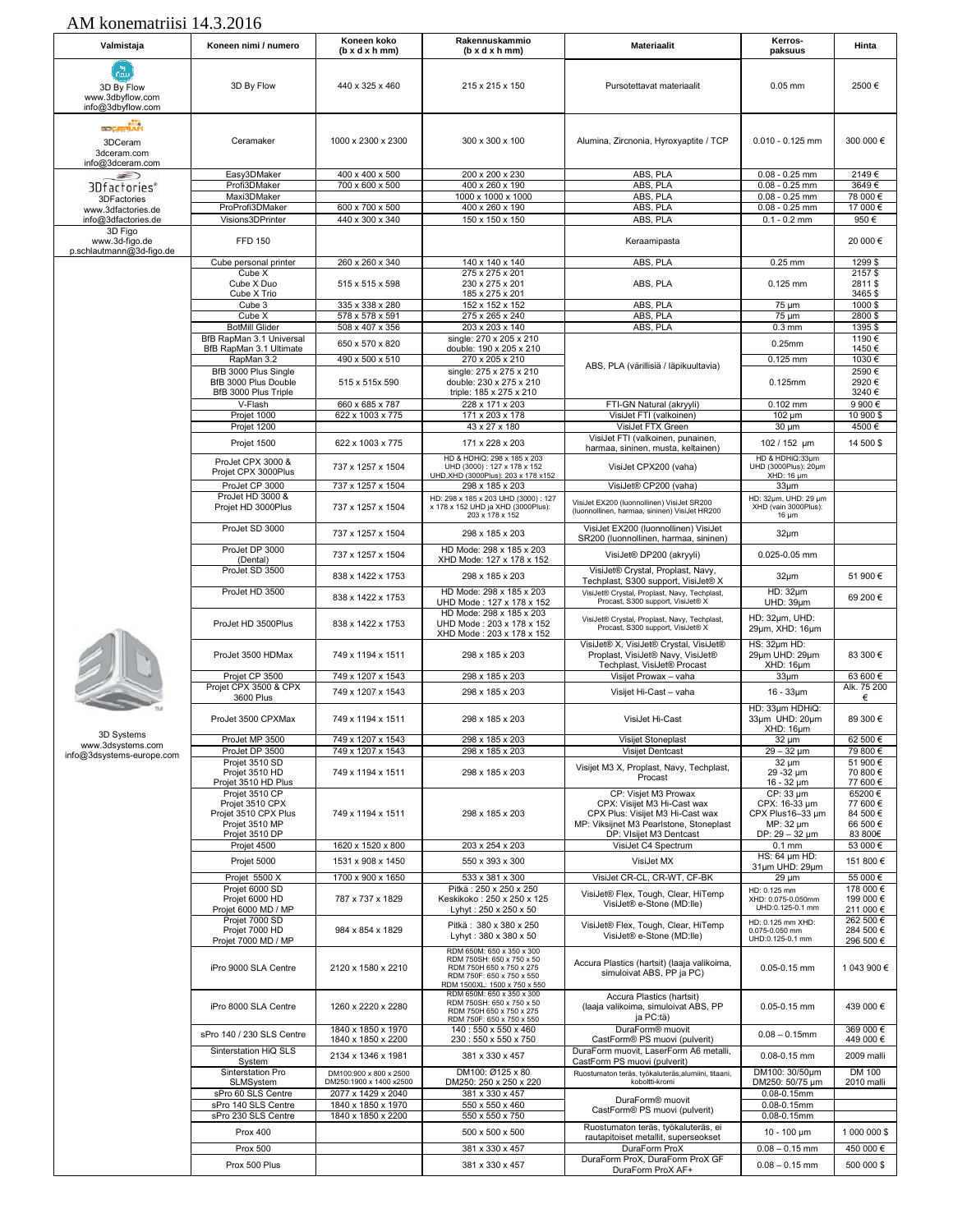| Valmistaja                                                                                                  | Koneen nimi                                                     | Koneen koko<br>$(b \times d \times h \cdot m)$ | Rakennuskammio<br>$(b \times d \times h \cdot m)$           | <b>Materiaalit</b>                                                   | Kerros-<br>paksuus                 | Hinta                  |
|-------------------------------------------------------------------------------------------------------------|-----------------------------------------------------------------|------------------------------------------------|-------------------------------------------------------------|----------------------------------------------------------------------|------------------------------------|------------------------|
|                                                                                                             | <b>Prox 800</b>                                                 | 1900 x 1630 X 2480                             | 650 x 750 x 550                                             | Accura muovit                                                        |                                    | 800 000 \$             |
|                                                                                                             | <b>Prox 950</b>                                                 | 2200 x 1600 x 2260<br>1340 x 860 x 1780        | 1500 x 750 x 550                                            | Accura 25, Accura CastPro                                            | $0.05$ mm<br>0.02-010mm            | 1 000 000 €            |
|                                                                                                             | Viper SLA System<br>Araldite Digitalis                          | 1805 x 1380 x 2010                             | 250 x 250 x 250<br>650 x 370 x 600                          | Accura muovit, Accura CastPro<br>Araldite MLS MicrolightSwitch 70200 | $50 - 150 \mu m$                   |                        |
|                                                                                                             | Projet 160 (ZPrinter 150)                                       | 740 x 790 x 1400                               | 236 x 185 x 127                                             | Kipsikomposiitti, valkoinen                                          | 0.1 <sub>mm</sub>                  | 12 900 €               |
|                                                                                                             | Projet 260C (ZPrinter 250)                                      | 740 x 790 x 1400                               | 236 x 185 x 127                                             | Kipsikomposiitti, 64:llä värillä                                     | 0.1 <sub>mm</sub>                  | 22 800 €               |
|                                                                                                             | Projet 360 (ZPrinter 350)                                       | 1220 x 790 x 1400                              | 203 x 254 x 203                                             | Kipsikomposiitti väreillä                                            | $0.09 - 0.1$ mm                    | 23 000 €               |
|                                                                                                             | Projet 460 Plus (ZPrinter 450)<br>Projet 660 Pro (ZPrinter 650) | 1220 x 790 x 1400<br>1880 x 740 x 1450         | 203 x 254 x 203<br>254 x 381 x 203                          | Kipsikomposiitti väreillä<br>Kipsikomposiitti väreillä               | $0.09 - 0.1$ mm<br>$0.09 - 0.1$ mm | 34 800 €<br>51 900 €   |
|                                                                                                             | Projet 860 Pro (ZPrinter 850)                                   | 1880 x 740 x 1450                              | 254 x 381 x 203                                             | Kipsikomposiitti väreillä                                            | $0.09 - 0.1$ mm                    | 86 200 €               |
|                                                                                                             | Prox 300 (Phenix PXL SLM)                                       | 2400 x 2200 x 2400                             | 250 x 250 x 200                                             | Metalli                                                              | $10-50 \mu m$                      | 505 000€               |
| 3D Systems                                                                                                  | Prox 200 (Phenix PXM SLM)                                       | 1200 x 1500 x 1950                             | 140 x 140 x 100                                             | Metalli / keraami                                                    | $10-50 \mu m$                      | 304 000 €              |
| www.3dsystems.com<br>info@3dsystems-europe.com                                                              | Prox 100 (Phenix PXS SLM)                                       | 1200 x 770 x 1950                              | 100 x 100 x 80                                              | Metalli                                                              | $10-50$ um                         | 155 000 €              |
|                                                                                                             | Prox DMP 320                                                    |                                                | 275 x 275 x 420                                             | Titaani, rosteri, Ni718                                              | Säädettävissä, 30<br>& 60µm        |                        |
|                                                                                                             |                                                                 |                                                |                                                             |                                                                      |                                    |                        |
| <b>C</b> <sup>2</sup> Education<br>86Duino<br>www.86duino.com<br>info@86duino.com<br>Accufusion Inc         | Enjoy                                                           | 240 x 270 x 330                                | 100 x 100 x 150                                             | <b>PLA</b>                                                           | $0.1$ mm                           | 500€                   |
| www.accufusion.com<br>info@accufusion.com                                                                   | LC105                                                           |                                                | 200 x200 x 450                                              | Titaani, ruostumaton teräs, Inconell                                 |                                    |                        |
|                                                                                                             | One                                                             |                                                | Ø 400 x 400                                                 |                                                                      |                                    | 500 000 €              |
| acontruae                                                                                                   | Lab                                                             |                                                | Ø 50-170 x 150                                              | metallipulverit                                                      |                                    | 250 000 €              |
| Aconity3D GmbH                                                                                              |                                                                 |                                                |                                                             |                                                                      |                                    |                        |
| www.aconity3d.com<br>info@aconity3d.com                                                                     | Mini                                                            |                                                | Ø50-100 x 150                                               |                                                                      |                                    | 150 000 €              |
| Adcitiva Industrias<br>Additive Industries<br>additiveindustries.com<br>team@additiveindustries.com         | MetalFAB1                                                       |                                                | 420 x 420 x 400                                             | metallipulverit                                                      |                                    | 1 500 000 €            |
| <b>AFINIA</b><br>Afinia<br>www.afinia.com<br>sales@afinia.com                                               | Afinia H-Series 3D Printer                                      | 245 x 260 x 350                                | 140 x 140 x 135                                             | ABS                                                                  | $0.15 - 0.40$ mm                   | 1599\$                 |
| $\mathbf{A}$   $\mathbf{D}$ Robotics<br>AIO Robotics<br>www.zeus.aiorobotics.com<br>contact@aiorobotics.com | ZEUS ALL-In-One 3D<br>Printer                                   | 549 x 377 x 388                                | 204 x 153 x 145                                             | <b>PLA</b>                                                           | $0.08$ mm                          | 2500\$                 |
| CAD TO METAL                                                                                                | EBM S12                                                         | 2000 x 900 x 2000                              | 250 x 250 x200                                              |                                                                      | 50-100 µm                          | 519 000€<br>2009 malli |
|                                                                                                             | Arcam A2                                                        | 1850 x 900 x 2000                              | 250 x 200 x 400                                             | Titaani seokset, CoCr ja muut                                        | 50-100 µm                          | 629 000€               |
|                                                                                                             | Arcam A1                                                        | 1850 x 900 x 2200                              | 200 x 200 x 180                                             | high end metallit                                                    | 50-100 µm                          | (2009)                 |
| Arcam AB<br>www.arcam.com                                                                                   | Q <sub>10</sub>                                                 | 1850 x 900 x 2200                              | 200 x 200 x 180                                             |                                                                      | 50 µm                              |                        |
| info@arcam.com                                                                                              | Q20                                                             | 2300 x 1300 x 2600                             | Ø350 x 380                                                  |                                                                      |                                    |                        |
|                                                                                                             | A <sub>2</sub> X                                                |                                                | 200 x 200 x 380                                             | Titaani seokset                                                      |                                    | 975 000 \$             |
| AFS                                                                                                         | AFS-500                                                         | 2860 X 1210 X 2180                             | 500 X 500 X 500                                             | valu PS, vaha, kaavaushiekka, PS                                     | $0.1 - 0.3$ mm                     |                        |
| Beijing Long Yuan - Automated                                                                               | AFS-320                                                         | 2060 X 930 X 1830                              | 360 X 360 X 500                                             |                                                                      | $0.08 - 0.3$ mm                    |                        |
| Fabrication System (AFS)<br>www.lyafs.com                                                                   | LaserCore-5300                                                  | 1960 X 1480 X 2600                             | 700 X 700 X 500                                             | Kaavaushiekka                                                        | $0.1 - 0.35$ mm                    |                        |
| ARBURG<br>ARBURG GmbH<br>www. arburg.com<br>contact@arburg.com                                              | Freeformer                                                      |                                                | 230 x 130 x 250                                             | Ruiskupuristus pelletit, ABS, polyamidi,<br>polykarbonaatti, TPE,TPU | $0.2 - 0.3$ mm                     | 120 000 €              |
|                                                                                                             | FreeForm Pico                                                   |                                                | 30 x 40 x 100 (F-mode)<br>19 x 25.4 x 100 (UF-mode)         |                                                                      |                                    | 7000 \$                |
|                                                                                                             | Pico Plus39                                                     | 220 x 225 x 505                                | 50 x 31.2 x 75                                              |                                                                      |                                    | 9000\$                 |
| 77 5                                                                                                        | Pico Plus33                                                     |                                                | 42.5 x 26.5 x 75                                            |                                                                      | säädettävissä 1 µm                 | 9000\$                 |
| Asiga<br>www.asiga.com                                                                                      | Pico Plus27                                                     |                                                | 35 x 21.8 x 75                                              | Photopolymeeri                                                       | välein.                            | 9000\$                 |
| info@asiga.com                                                                                              | Pico Pro 50                                                     | 450 x 490 x 800                                | 96 x 54 x 200                                               |                                                                      |                                    | 25 000 \$              |
|                                                                                                             | Pico Pro 75<br>Pico 2                                           | 460 x 560 x 500                                | 144 x 81 x 200<br>51.2 x 32 x 75                            |                                                                      |                                    | 25 000 \$<br>11 000 \$ |
|                                                                                                             |                                                                 |                                                |                                                             |                                                                      |                                    |                        |
| $\mathbf{P}$<br>Atum3d<br>www.atum3d.com<br>info@atum3d.com                                                 | Atum 3D v1.5                                                    | 395 x 340 x 870                                | 96x60x250<br>144x90x250<br>192x120x250                      | Photopolymeeri                                                       | $12.5 - 100 \mu m$                 | 13 000 €               |
| B9Creations, LLC<br>b9creator.com<br>b9creator@garydawsondesigns.com                                        | <b>B9Creator</b>                                                | 790 x 470 x 305                                | 51 x 38 x 206 - 102 x 76 x 206<br>Riippuen XY resoluutiosta | B9R-1-Red                                                            | $6.35 - 101.6$ µm                  | 4995\$                 |
| $\frac{1}{\frac{1}{2}}$                                                                                     | Sigma                                                           | 460 x 446 x 680                                | 210 x 297 x 210                                             | PLA, ABS, Filaflex, PVA, HIPS, komposiitit                           | 50 µm                              | 1800€                  |
| <b>BCN3D Technologies</b>                                                                                   | Lux                                                             | 545 x 460 x 1650                               | 250 x 150 x 300                                             | photopolymeerit<br>PLA, ABS, Nylon, HIPS, PVA, Laybrick,             | $25 \mu m$                         |                        |
| www.bcn3dtechnologies.com                                                                                   | BCN3D+                                                          | 480 x 480 x 455                                | 252 x 200 x 200                                             | Laywood, Filaflex                                                    | $0.1$ mm                           | 1000€                  |
| info@bcn3dtechnologies.com                                                                                  | BCN3DR                                                          | Ø370 x 560                                     | Ø170 x 180                                                  | <b>PLA</b>                                                           | $0.1$ mm                           | 590€                   |
|                                                                                                             | Inspire S200<br>Inspire S250                                    | 620 x 660 x 9500<br>710 x 750 x 1100           | 150 x 200 x 200<br>150 x 200 x 250                          | <b>ABS</b><br>ABS                                                    | $0.2 - 0.4$ mm<br>$0.2 - 0.4$ mm   | 6999€                  |
|                                                                                                             | Inspire D255                                                    | 720 x 850 x 1650                               | 255 x 255 x 310                                             | ABS                                                                  | $0.2 - 0.4$ mm                     |                        |
| <b>TIERTIME</b>                                                                                             | Inspire D290                                                    | 720 x 850 x 1650                               | 255 x 290 x 320                                             | ABS                                                                  | $0.2 - 0.4$ mm                     | 17 000€                |
| Beijing Tiertime Technology                                                                                 | Inspire A370                                                    | 1490 x 910 x 1800                              | 320 x 330 x 370                                             | ABS                                                                  | $0.175 - 0.4$ mm                   |                        |
| www.tiertime.com/en/                                                                                        | Inspire A450<br>UP Box                                          | 1500 x 970 x 1810                              | 350 x 380 x 450                                             | ABS<br>ABS, PLA                                                      | $0.15 - 0.4$ mm                    | 39 000€                |
| overseas@tiertime.com                                                                                       | Up mini 2                                                       | 485 x 520 x 495<br>255 x 365 x 385             | 255 x 205 x 205<br>120 x 120 x 120                          |                                                                      | $0.1$ mm<br>$0.15$ mm              | 900€<br>599\$          |
|                                                                                                             | DeeRed                                                          | 1050 x 800 x 2190                              | 400 x 400 x 800                                             | ABS, PLA, tukee PVA                                                  |                                    | 15 000€                |
| $\sum_{\rm in\, 20}$                                                                                        | DeeGreen                                                        | 495 x 395 x 390                                | 150 x 150 x 150                                             | PLA                                                                  | $0.08$ mm                          | 1500€                  |
| DO-IT s.r.o.<br>www.be3d.cz/en/<br>sales@be3d.cz                                                            | DeeOrange                                                       | 400 x 380 x 354                                | 130 x 130 x 100                                             | ABS, PLA                                                             | $0.08 - 0.25$ mm                   | 1700€                  |
| igPep<br><b>BigRep GmbH</b><br>http://bigrep.com                                                            | BigRep ONE.2                                                    | 1800 x 1700 x 1990                             | 1100 x 1067 x 1097                                          | <b>PLA</b>                                                           | $0.1$ mm                           | 36 000 €               |
| DO<br>Mundo Reader, S.L.<br>www.bqreaders.com/gb/products/witbox.html                                       | bq Witbox (1 suutin)<br>bq Witbox (2 suutinta)                  | 505 x 388 x 450                                | 297 x 210 x 200                                             | <b>PLA</b>                                                           | $0.1$ mm                           | 1400€<br>1600€         |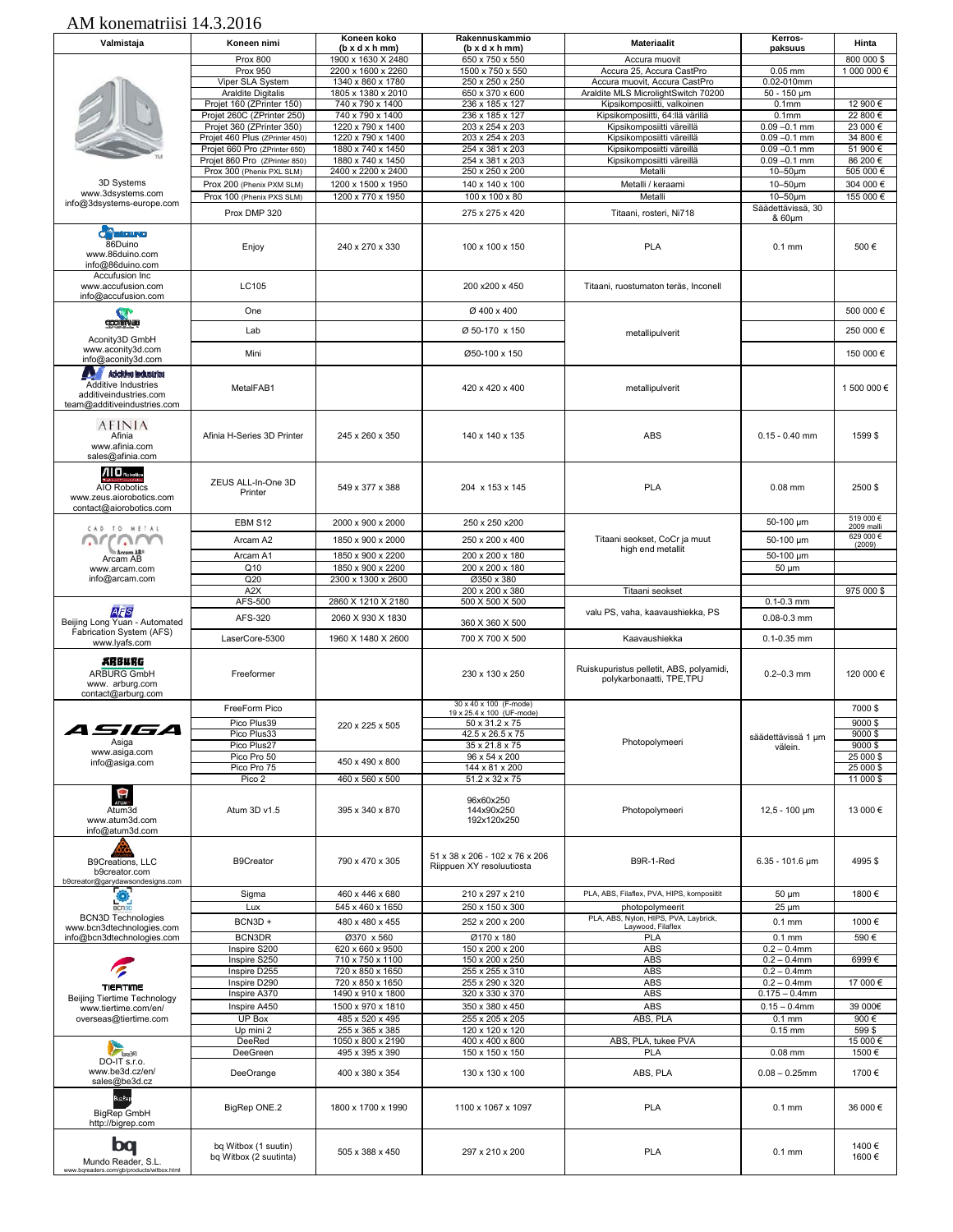| Valmistaja                                                                                     | Koneen nimi                                   | Koneen koko<br>(b x d x h mm)          | Rakennuskammio<br>$(b \times d \times h \cdot m)$            | <b>Materiaalit</b>                                                                                   | Kerros-<br>paksuus                       | Hinta                  |
|------------------------------------------------------------------------------------------------|-----------------------------------------------|----------------------------------------|--------------------------------------------------------------|------------------------------------------------------------------------------------------------------|------------------------------------------|------------------------|
|                                                                                                |                                               |                                        |                                                              |                                                                                                      |                                          |                        |
| <b>bot</b> Objects<br>botObjects Limited<br>http://botobjects.com<br>darren@botobjects.com     | ProDesk3D                                     | 365 x 365 x 475                        | 275 x 275 x 300                                              | PLA, PVA, ABS                                                                                        | $25 - 200$ µm                            | 3500€                  |
| <b>BLUEPRINTER</b>                                                                             | BluePrinter M1& M2                            | 1000 x 600 x 600                       | 160 x 200 x 140                                              |                                                                                                      | $0.1$ mm                                 | 12 500 €               |
| <b>Blueprinter ApS</b><br>www.blueprinter.dk<br>info@blueprinter.dk                            | M <sub>3</sub>                                |                                        | 200 x 157 x 150                                              | Termoplastinen pulveri<br>M-flex                                                                     | $0.1$ mm                                 | 25 000€                |
|                                                                                                | Master                                        | 525 x 710 x 1060                       | Master 2015 - 200 x150 x 200<br>Master 2011 - 200 x112 x 200 |                                                                                                      | $0.05 - 0.01$ mm tai<br>$0.025 - 0.1$ mm |                        |
| since 1983                                                                                     | Master plus S                                 |                                        | Master 1267 - 120 x 67 x 200<br>200 x 112 x 200              |                                                                                                      |                                          |                        |
|                                                                                                | Master plus M                                 |                                        | 130 x 75 x 200                                               | Akryylipohjainen, epoksipohjainen,                                                                   | $0.0125 - 0.1$ mm                        |                        |
| Carima Co. Ltd.<br>www.carima.com                                                              | Master plus J<br>Master Lab                   |                                        | 80 x 45 x 200<br>85 x 53 x 120                               | uretaanipohjainen, valokovettuvat                                                                    |                                          | 10 000 €               |
| carima@carima.co.kr                                                                            | Master EV                                     | 635 × 500 × 1330                       | 200 x 112 x 200                                              |                                                                                                      |                                          | 31 000 \$              |
|                                                                                                | DP110                                         | 380 x 250 x 743                        | $110 \times 82 \times 190$                                   |                                                                                                      | $0.025 - 0.1$ mm                         |                        |
| <b>CARTESIO<sup>®</sup></b>                                                                    | Master DP 845<br>CartesioM                    | 510 x 530 x 610                        | 80 X 45 X 200<br>200 x 200 x 200                             |                                                                                                      |                                          | 4400€                  |
| MaukCC                                                                                         | CartesioW                                     | 710 x 530 x 610                        | 400 x 200 x 200                                              | XT, PLA, ABS, PP, PC, BioFilla, Arnitel                                                              |                                          | 5600€                  |
| www.mauk.cc<br>info@cartesio.nl                                                                | CartesioE                                     | 710 x 530 x 810                        | 400 x 200 x 400                                              | ECO, NinjaFlex                                                                                       |                                          |                        |
| cb<br>CB-printer.com<br>www.cb-printer.com<br>contact@cb-printer.com                           | 3D Printer CB-printer.com                     |                                        | 200 x 200 x 180                                              | ABS, PLA                                                                                             | $0.1$ mm                                 | 1700€                  |
| Okro bege<br>Chocedge Itd<br>chocedge.com<br>info@chocedge.com                                 | Choc Creator                                  |                                        | 175 x 175 x 70                                               | suklaa                                                                                               |                                          | 2888 £                 |
| $CNET$ over the                                                                                | RM-6000 II<br>RM-3000                         |                                        | 610 x 610 x 500<br>300 x 300 x 250                           |                                                                                                      |                                          |                        |
| CMET Inc.                                                                                      | ATOMm-8000                                    |                                        | 800 x 600 x 400                                              | Stereolitografia materiaalit                                                                         |                                          | 400 000 €              |
| http://www.cmet.co.jp/en/                                                                      | ATOMm-4000                                    |                                        | 400 x 300 x 300<br>50 x 50 x 80                              |                                                                                                      |                                          | 200 000 €              |
|                                                                                                | Mlab cusing<br>Mlab cusing R                  | 705 x 1848 x 1220                      | 70 x 70 x 80<br>90 x 90 x 80                                 | CL 20ES, remanium star CL, CL80CU<br>keltakulta, hopeaseos<br>R malli lisäksi: CL 41Ti ELI           | $15 - 50 \mu m$                          | 159 000 €<br>179 000 € |
|                                                                                                | M1 cusing                                     | 2362 x 1535 x 2308                     | 250 x 250 x 250                                              |                                                                                                      | 20 - 80 µm                               | 359 000 €              |
| CONCEPT                                                                                        | M2 cusing                                     | 2440 x 1630 x 1992                     | 250 x 250 x 280                                              | ruostumaton teräs, kuumatyöstöteräs,<br>nikkelipohjainen seos, kobolttikromi,                        | 20 - 80 µm                               | 435 000 €              |
|                                                                                                | M2 cusing multilaser                          | 2706 x 1818 x 1985                     | 250 x 250 x 280                                              | Remanium star CL                                                                                     | $20 - 80 \mu m$                          | 600 000 \$             |
| Concept Laser GmbH                                                                             | M3 Linear                                     | 2670 x 1990 x 2180                     | 300 x 350 x 300                                              | lisäksi: M2 alumiini jatitaani seos                                                                  | 20 - 50 µm                               | 2012 malli             |
| www.concept-laser.de<br>info@concept-laser.de                                                  | X Line 1000k                                  | 4415 x 3070 x 3900 -                   | 630 x 400 x 500                                              |                                                                                                      | 30-200 µm                                | 1 500 000 €            |
|                                                                                                | X line 2000R                                  | 4500                                   | 800 x 400 x 500                                              | Teräkset, alumiinit, nikkeliseokset,<br>titaaniseokset, titaani                                      |                                          | 1 500 000 €            |
| <b>© DELTA TOWER</b><br>Delta Tower<br>http://shop.deltatower.de/<br>support@3dreamfactory.com | Delta Tower V2                                | Ø 550 x 1400                           | Ø 330 x 580                                                  | PLA, ABS, XT, Nylon                                                                                  | $0.1 - 0.5$ mm                           | 6000€                  |
| <b>DMG MORI</b><br>DMG MORI SEIKI<br>http://en.dmgmori.com                                     | Lasertec 65 Additive<br>Manufacturing machine |                                        |                                                              | metallit                                                                                             |                                          | 800 000 €              |
| $\frac{1}{2}$<br><b>Cutwel Limited</b><br>www.cutweltools.co.uk<br>b.hawksworth@cutwel.net     | <b>BeeTheFirst</b>                            | 400 x 400 x 140                        | 190 x 135 x 125                                              | <b>PLA</b>                                                                                           | $0.1$ mm                                 | 1400 £                 |
| dentona                                                                                        | pro3dure fab-10                               |                                        | 44 x 28 x 70                                                 | GR-12, GR-13                                                                                         | $0.01 - 0.1$ mm                          | 6950€                  |
| Dentona AG<br>www.dentona.de<br>mailbox@dentona.de                                             | pro3dure fab-12                               |                                        | 80 x 50 x 100                                                | GR-10, GR-11, GR-12, GR-13                                                                           | $0.01 - 0.1$ mm                          | 23 950 €               |
|                                                                                                | pro3dure fab-13                               |                                        | 75 x 125 x 100                                               | GR-10, GR-11, GR-13                                                                                  | $0.01 - 0.1$ mm                          | 27 950 €               |
| Desktop<br>Desktop Factory<br>www.desktopfactory.com<br>info@desktopfactory.com                | 125ci 3D Printer                              | 635 x 432 x 508                        | 127 x 127 x 127                                              | nylon komposiitti pulveri                                                                            | 0.254mm                                  | \$4 995<br>2009 malli  |
|                                                                                                | UP! 3D Printer                                | 245 x 260 x F350                       | 140 x 140 x 135                                              | ABS, PLA                                                                                             | $0.2 - 0.4$ mm                           | 1990€                  |
| Delta Micro Factory Corp                                                                       | UP! mini                                      | 240 x 355 x 340                        | 120 x 120 x 120                                              | <b>ABS</b>                                                                                           | $0.25$ mm                                | 899\$                  |
| www.pp3dp.com<br>sales@pp3dp.com                                                               | UP! Plus 2                                    | 245 x 260 x 350                        | 140 x 140 x 135                                              | ABS, PLA                                                                                             | $0.15$ mm                                | 1500€                  |
| dimension.<br><b>Dimension 3D Printing</b><br>www.dimensionprinting.com                        | Dimension 1200 es BST                         | 838 x 737 x 1143                       | 254 x 254 x 305                                              | <b>ABS Plus</b>                                                                                      | 0.33mm                                   | Katso<br>Stratasys     |
| info@dimensionprinting.com                                                                     | Dimension 768 SST/BST                         | 686 x 914 x 1041                       | 203 x 203 x 305                                              | <b>ABS Plus</b>                                                                                      | $0.254 - 0.33$ mm                        | Ltd                    |
|                                                                                                | DigitalWax 010 Plus<br>DigitalWax 015         | 600 x 435 x 400<br>630 x 605 x 487     | 200 x 200 x 60<br>200 x 200 x 60                             | Valokovettuva hartsi                                                                                 | $0.01 - 0.15$ mm<br>$0.01 - 0.15$ mm     | 2008 malli             |
|                                                                                                | ULTRAVIOLET 029                               | 800 x 545 x 1385                       | 110 x 110 x 60                                               |                                                                                                      | $0.01 - 0.15$ mm                         |                        |
|                                                                                                | DigitalWax 008                                | 380 x 495 x 560                        | 65 x 65 x 90                                                 | DC, vahamallikaavaus                                                                                 |                                          | 16 000€                |
|                                                                                                | DigitalWax 028<br>DigitalWax 028+             | 380 x 495 x 670<br>380 x 515 x 733     | 65 x 65 x 90<br>$90 \times 90 \times 90$                     | DM, konseptimallit<br>DL, funktionaaliset mallit                                                     |                                          | 41 000€                |
|                                                                                                | DigitalWax 029                                | 545 x 800 x 1350                       | 110 x 110 x 70                                               | RF, vahamallikaavaus                                                                                 | 10-100 µm                                | 82 000€                |
|                                                                                                | DigitalWax 029+<br>DigitalWax 030             | 545 x 800 x 1350<br>1150 x 1450 x 2100 | 150 x 150 x 100<br>300 x 300 x 300                           | hammaslääketiede<br>RD, hampaiden jäljennökset                                                       |                                          |                        |
|                                                                                                | Dfab desktop                                  | 300 x 300 x 300                        | Max 5 elementin silta                                        | Temporis                                                                                             | 10-100 µm                                |                        |
|                                                                                                | Dfab chariside                                | 300 x 300 x 1060                       |                                                              |                                                                                                      | 10-100 µm                                |                        |
| <b>DWS Systems</b>                                                                             | DigitalWax 020D                               | 380 x 515 x 793                        | 130 x 130 x 90                                               | RD, hampaiden jäljennökset DS, läpinäkyvä<br>lääktieteeseen RF, vahamallikaavaus<br>hammaslääketiede | 10-100 $\mu$ m                           | 24 000 €               |
| www.dwssystems.com<br>info@dwssystems.com                                                      | DigitalWax029X                                | 610 x 660 x 1400                       | 150 x 150 x 200                                              | DC, vahamallikaavaus DM, konseptimallit DL,<br>funktionaaliset mallit<br>Kumimainen materiaali       | 10-100 um                                | 109 000 €              |
|                                                                                                | DigitalWax 028J Plus                          | 380 x 515 x 733                        | 90 x 90 x 90                                                 | DC, vahamallikaavaus<br>DM, konseptimallit                                                           | 10-100 µm                                | 55 000€                |
|                                                                                                | DigitalWax 009J                               | 315 x 335 x 630                        | 50 x 37 x 100                                                | DL, funktionaaliset mallit<br>Irix, digitaalinen kivi                                                | 10-100 µm                                | 10 000 €               |
|                                                                                                | DigitalWax 020D/X                             | 380x515x793                            | 130 x 130 x 90                                               |                                                                                                      |                                          | 30 000€                |
|                                                                                                | Xfab                                          | 420 x 638 x 590                        | Ø180 x 180                                                   | Valokovettuvat                                                                                       | 10-100 µm                                | 5000€                  |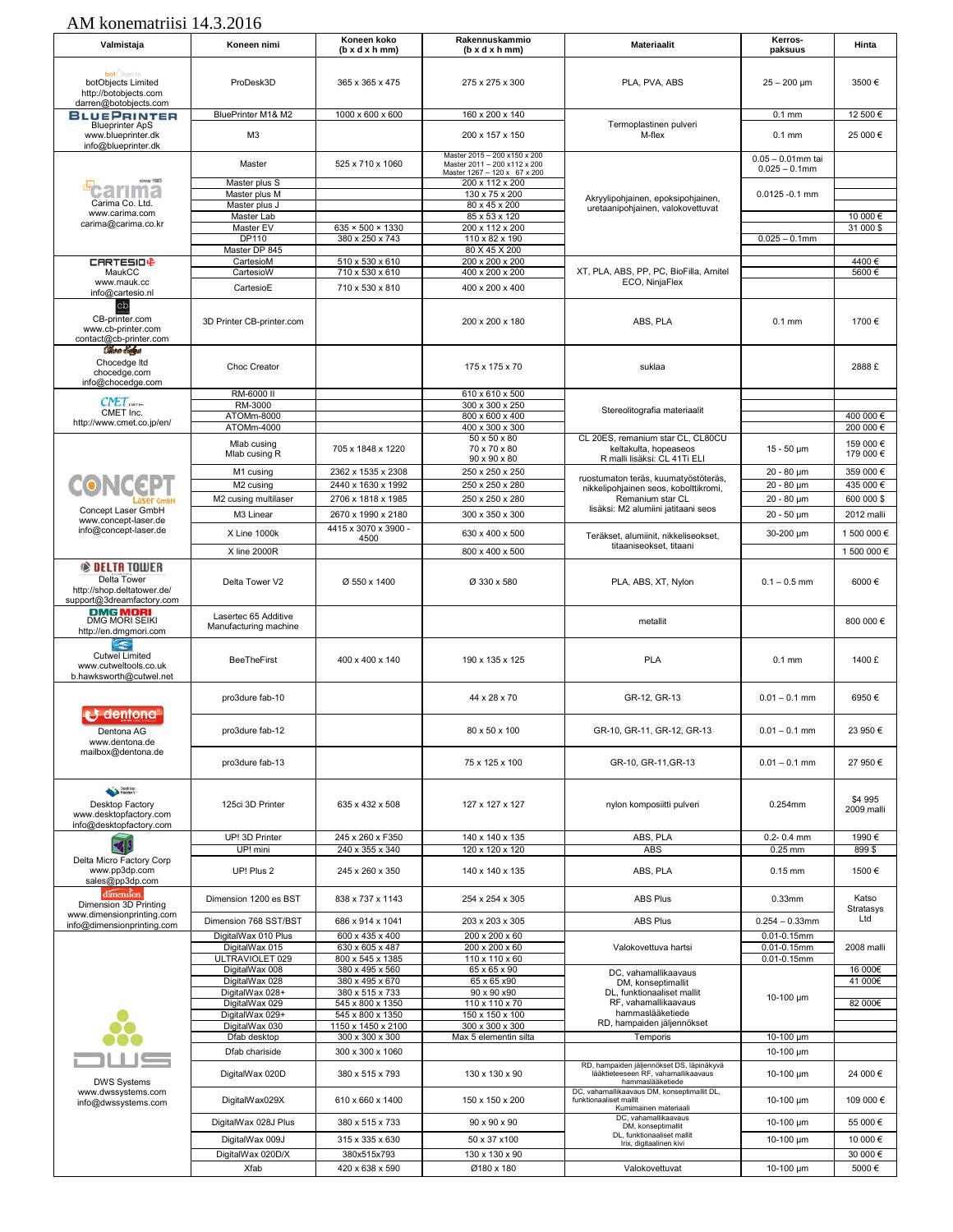| Valmistaja                                                          | Koneen nimi                                   | Koneen koko<br>$(b \times d \times h \cdot m)$ | Rakennuskammio<br>$(b \times d \times h \cdot m)$    | <b>Materiaalit</b>                                                                                   | Kerros-<br>paksuus                          | Hinta                        |
|---------------------------------------------------------------------|-----------------------------------------------|------------------------------------------------|------------------------------------------------------|------------------------------------------------------------------------------------------------------|---------------------------------------------|------------------------------|
|                                                                     | EasyCLAD VC LF300                             | 1500 x 1400 x 2000                             | 400 x 350 x 200                                      |                                                                                                      | $0.1 - 0.3$ mm                              |                              |
| <b>MI BEAM EASYCLAD Systems</b><br><b>BEAM / EasyCLAD Systems</b>   | EasyCLAD Magic                                | 4370 x 3936 x 3500                             | 1400 x 800 x 1000                                    | SS 316L, CpTi, TA6V, Ti6242, INCO                                                                    | $0.2 - 0.8$ mm<br>$0.1 - 0.3$ mm / 0.5 -1.2 |                              |
| www.easyclad.com                                                    | EasyCLAD VH LF4000                            | 4480 x 3950 x 3500                             | 650 x 700 x 500                                      | 718, INCO 625, Stellite 6-12-21-25, WC<br>+ Ni/Co pohjainen, H13, D7, T15,                           | mm                                          |                              |
| www.beam-machines.com<br>contact@easyclad.com                       | EasyCLAD VI LF4000                            | 2090 x 1860 x 2720                             | 950 x 900 x 600                                      | Työkaluteräs CPM 10V, M2, Waspalloy,                                                                 | $0.1 - 0.3$ mm / 0.5 -1.2<br>mm             |                              |
| contact@beam-machines.com                                           | Mobile                                        | 1200 x 1500 x 2000                             | 400 X 250 X 200                                      | SS410, 440, Hatfield stell, Cu pohjainen                                                             |                                             | 600 000 €                    |
|                                                                     | Magic 2.0<br>EFESTO 557                       | 3000 x 2200 X 3500                             | 1200 X 700 X 700<br>1500 x 1500 x 2100               |                                                                                                      | $0.2 - 0.8$ mm                              | 1 500 000 €                  |
| EFESTO<br>EFESTO LLC                                                | EFESTO 535                                    |                                                | 1500 x 900 x 1500                                    | Terässeokset, alumiiniseokset,                                                                       |                                             |                              |
| www.efesto.us                                                       | EFESTO 434                                    |                                                | 1200 x 900 x 1200                                    | titaaniseokset, nikkelipohjaiset seokset,<br>kupariseokset, koboltti                                 | $0.2 - 2$ mm                                |                              |
| info@efesto.us                                                      | EFESTO 222<br>Perfactory Aureus               | 450 x 450 x 480                                | 600 x 600 x 600<br>60 x 45 x 100                     | Nanocure RC25; WIC100G; R11                                                                          | 25 - 35 um                                  | 2010 malli                   |
|                                                                     | Perfactory Desktop                            | 450 x 450 x 480                                | 30 x 40 x 100                                        | Nanocure RC25; WIC100G; R11                                                                          | 25 - 35 µm                                  | 2008 malli                   |
|                                                                     | Perfactory Mini Multi Lens                    | 730 x 480 x 1350                               | 45 x 34 x 230 - 90 x 65 x 230                        | Nanocure RC25; Wic100G,R11,SI300                                                                     | $15 - 50 \mu m$                             |                              |
|                                                                     | Perfactory Standard Zoom                      | 730 x 480 x 1350                               | 120 x 90 x 230 - 200 x 150 x 230<br>100 x 75 x 230 - | PIC100,E-Shell 200 series<br>Nanocure RC25; Wic100G,R11,SI300                                        | 25 - 150 µm                                 | 2008 malli                   |
|                                                                     | Perfactory Standard UV                        | 730 x 480 x 1350                               | 140 x 105 x 230                                      | PIC100, E-Shell 200 series; E-Shell 300                                                              | 25 -50 µm                                   |                              |
|                                                                     | PixCera Perfactory DDP                        | 450 x 450 x 480                                | 60 x 45 x 100                                        | <b>WIC 300</b>                                                                                       | 25 - 50 µm                                  | 2010 malli                   |
|                                                                     | Dental High Productivity DDP                  | 730 x 480 x 1350<br>450 x 450 x 480            | 90 x 65 x 230                                        | WIC 300, E-shell 200, 300, RCP25 & 35<br><b>WIC 300</b>                                              | 25 - 50 µm                                  |                              |
|                                                                     | Dental Desktop DDP<br>Dental Mini DDP         | 730 x 480 x 1350                               | 30 x 40 x 100<br>59 x 43 x 230                       | <b>WIC 300</b>                                                                                       | 25 - 35 µm<br>$15 - 50 \mu m$               | 2008 malli                   |
|                                                                     | Dental High productivity                      | 730 x 480 x 1350                               | 120 x 90 x 230 - 190 x 142 x 230                     | <b>WIC 300</b>                                                                                       | $15 - 50 \mu m$                             |                              |
|                                                                     | Perfactroy Xtreme                             | 1220 x 1400 x 2300                             | 304 x 228 x 381                                      | SI500                                                                                                | 25 - 150 µm                                 |                              |
|                                                                     | Perfactroy Xede<br>DDSP Digital Desktop Shell | 1220 x 1400 x 2300<br>450 x 450 x 480          | 457 x 304 x 508<br>100 x 75 x 100                    | SI500                                                                                                | 25 - 150 µm<br>25 - 150 µm                  | 2010 malli                   |
|                                                                     | <b>DSP Digital Shell Printer</b>              | 730 x 480 x 1350                               | 140 x 105 x 230                                      | Nanocure RC25; Wic100G,R11,SI300<br>PIC100,E-Shell 200 series E-Shell 300                            | 25 - 150 µm                                 |                              |
|                                                                     | UV W/ERM<br>Perfactory 3 Mini Multi           |                                                |                                                      |                                                                                                      |                                             |                              |
|                                                                     | W/ERM                                         | 730 x 480 x 1350                               | Useita vaihtoehtoja                                  |                                                                                                      | 15 - 150 µm                                 |                              |
|                                                                     | Perfactory 4 Mini XL<br>W/ERM                 | 730 x 480 x 1350                               | 115 x 72 x 160                                       |                                                                                                      | 15 - 150 um                                 |                              |
|                                                                     | Perfactory 4 Mini W/ERM                       | 730 x 480 x 1350                               | 84 x 52.5 x 230                                      |                                                                                                      | 15 - 150 µm                                 |                              |
| <b><i><u>ENVISIONTEC</u></i></b>                                    | Perfactory 4 Standard XLW/ERM                 | 730 x 480 x 1350                               | 192 x 120 x 160                                      |                                                                                                      | 25 - 150 µm                                 |                              |
| Envisiontec                                                         | Perfactory 4 Standard W/ERM                   | 730 x 480 x 1350                               | 160 x 120 x 160                                      | ABStuff, Abflex, EC500, E-Shell 200 &                                                                | 25 - 150 µm                                 |                              |
| www.envisiontec.com<br>info@envisiontec.com                         | Perfactroy Xtreme                             | 1803 x 1803 x 2286                             | 368 x 229 x 356<br>444.5 x 355.6 x 500 tai           | 300. HTM140. HTM140IV. Iflex 500.                                                                    | $25 - 150 \mu m$                            |                              |
|                                                                     | Perfactroy Xede                               | 1803 x 1803 x 2286                             | 330 x 266 x 500                                      | LS600, Photosilver, PIC 100, R5 Gray,<br>R5/R11, RC25, RC31, SI500                                   | 25 - 150 µm                                 |                              |
|                                                                     | Perfactory Micro                              | 230 x 180 x 580                                | 40 x 30 x 100<br>160 x 100 x 200:sta                 |                                                                                                      | 25 - 35 µm                                  | 14,999\$                     |
|                                                                     | Ultra HR UV<br><b>Ultra HR</b>                | 740 x 760 x 1170<br>740 x 760 x 1170           | 203 x 127 x 203 asti<br>229 x 140 x 203              |                                                                                                      | $15 - 100$ µm<br>$15 - 100$ µm              |                              |
|                                                                     | Ultra2                                        |                                                | 241 x 140 x 203 -                                    |                                                                                                      |                                             | 2010 malli                   |
|                                                                     | Ultra                                         | 736 x 762 x 1168                               | 267 x 165 x 203                                      |                                                                                                      | 15-100 µm                                   |                              |
|                                                                     | Ultra 3SP / Ultra 3SP HD                      | 736 x 762 x 1168<br>740 x 760 x 1170           | 264 x 165 x 203<br>279 x 184 x 203                   |                                                                                                      | 20-100 µm<br>25 - 100 µm                    | 2010 malli                   |
|                                                                     | Xtreme 3SP                                    | 630 x 1400 x 1800                              | 254 x 381 x 330                                      | E-Denstone, D3 White                                                                                 | $50 - 100 \mu m$                            |                              |
|                                                                     | Xede 3SP<br>3Dent                             | 1630 x 1400 x 1800<br>740 x 760 x 1170         | 457 x 457 x 457<br>279 x 184 x 76                    | E-Denstone                                                                                           | $50 - 100 \mu m$<br>25 - 100 um             | 120 000 €                    |
|                                                                     | Bioplotter                                    | 976 x 623 x 773                                | 150 x 150 x 140                                      | Pehmeistä hydrogeeleistä, polymeereihin,<br>metalleihin ja keraameihin                               |                                             | $95000 -$                    |
|                                                                     | Perfactory Micro Ortho                        | 280 x 250 x 610                                | 100 x 75 x 100                                       | D3M White, E-Denstone M Peach                                                                        | $50 - 100 \mu m$                            | 150 000 €                    |
|                                                                     | WaxEra                                        | 355 x 254 x 584                                | $40 \times 30 \times 100$                            | E-WAX<br>E-Appliance M, E-Denstone Peach M, E-Guard                                                  | 25 - 35 µm                                  |                              |
|                                                                     | Vida                                          | 395 x350 x787                                  | 140 x 79 x 100                                       | M, Clear Guide M, E-Partial M, Ortho Tough M                                                         | 25-150 um                                   | 20 000€                      |
|                                                                     | Vector 3SP<br>Micro Plus Hi-Res               | 910 x 910 x 1520                               | 300 x 200 x 200<br>45 x 28 x 100                     | ABS kaltainen, E-too, E-denstone, E-Glass<br>ABS Flex M, EC500 M, EC3000 M, HTM140 M,                | $50 - 100 \mu m$                            | 50 000€                      |
|                                                                     | Micro Plus Advantage                          | 228 x 241 x 635                                | 60 x 45 x 100                                        | RC70/90 M, Q-View M                                                                                  | $25 - 75 \mu m$                             | $160000 -$                   |
|                                                                     | FORMIGA P 100                                 | 1320 x 1067 x 2204                             | 200 x 250 x 330                                      |                                                                                                      | 0.1 <sub>mm</sub>                           | 170 000 €<br>inc. (2008)     |
|                                                                     | FORMIGA P 110                                 | 1320 x 1067 x 2204                             | 200 x 250 x 330                                      | Polyamidi ja polystyreeni<br>materiaalit, sisältäen alumiini täytteiset, hiilikuitu                  | 0.06 -0.12 mm                               |                              |
|                                                                     | EOSINT P390                                   | 1840 x 1175 x 2100                             | 340 x 340 x 620                                      | täytteiset ja<br>palamista hidastavat materiaalit<br>Polyamidi ja polystyreenimateriaalit, sisältäen | 0.1 <sub>mm</sub>                           | 295 000 - 340<br>000 € inc.  |
|                                                                     | EOSINT P395                                   | 1840 x 1175 x 2100                             | 340 x 340 x 620                                      | alumiinitäytteiset, hiilikuitu täytteiset japalamista<br>hidastavat materiaalit                      | $0.06 - 0.15$ mm                            | (2008)                       |
|                                                                     | EOSINT P396                                   | 1840 x 1175 x 2100                             | 340 x 340 x 600                                      | Polyamidi ja polystyreeni<br>materiaalit, sisältäen alumiini                                         | $0.06 - 0.18$ mm                            | 730 000 -                    |
|                                                                     | EOSINT P730                                   | 2250 x 1550 x 2100                             | 700 x 380 x 580                                      | täytteiset, hiilikuitu täytteiset ja                                                                 | $0.12$ mm                                   | 815 000 €                    |
|                                                                     | EOSINT P760                                   | 2250 x 1550 x 2100                             | 730 x 380 x 580                                      | palamista hidastavat materiaalit                                                                     |                                             | inc. (2008)                  |
|                                                                     | EOSINT M 250Xtended                           | 1950 x 1100 x 1850                             | 250 x 250 x 200                                      | Pronssi & teräs pohjaiset pulverit                                                                   | $0.06 - 0.15$ mm<br>$20 \mu m$              | 2008 malli                   |
|                                                                     |                                               |                                                |                                                      |                                                                                                      |                                             |                              |
| e-Manufacturing Solutions                                           | EOSINT P 800                                  | 2250 x 1500 x 2100                             | 700 x 380 x 580                                      | PEEK                                                                                                 | $0.12$ mm                                   |                              |
| <b>EOS Electro Optical Systems</b><br>www.eos.info                  | <b>EOS M 290</b>                              | 2500 x 1300 x 2190                             | 250 x 250 x 325                                      | Kevytmetallit, rosteri, työkaluteräs,<br>superseokset                                                |                                             |                              |
| info@eos.info                                                       | EOSINT M 280                                  | 2200 x 1070 x 2290                             | 250 x 250 x 325                                      |                                                                                                      | 20-80 µm                                    |                              |
|                                                                     | EOSINT M 270                                  | 2000 x 1050 x 1940                             | 250 x 250 x 215                                      | Pronssi/teräs pohjaiset pulverit, koboltti<br>kromi, ruostumaton teräs, titaani.                     | 20-40 um                                    | $440000 -$<br>475 000 € inc. |
|                                                                     | EOSINT M 400                                  | 5351 x 2200 x 2355                             | 400 x 400 x 400                                      | maraging teräs, titaani                                                                              |                                             | (2008)<br>1 250 000 €        |
|                                                                     |                                               |                                                |                                                      |                                                                                                      |                                             | 690 000 € inc.               |
|                                                                     | EOSINT S 750                                  | 1420 x 1400 x 2150                             | 720 x 380 x 380                                      | Hartsilla kovetetut hiekat                                                                           | 0.2 <sub>mm</sub>                           | (2008)                       |
|                                                                     | EOS Precious M080                             | 800 x 950 x 2250                               | Ø80 x 95                                             | Kulta ja muut arvometallit                                                                           |                                             |                              |
|                                                                     | EOSSINT M100                                  | 800 x 950 x 2250                               | Ø100 x 95                                            | koboltti kromi, ruostumaton teräs,<br>titaaniseos                                                    |                                             | 200 000 €                    |
| <b>EVODERITY</b><br>Evobeam GmbH<br>evobeam.com<br>info@evobeam.com | SLaVAM                                        |                                                | 100 x 100 x 100                                      | Ti, Zr, Nb, Ta, Mo, W, inconellit                                                                    |                                             | 350 000 €                    |
| EVOTECH<br>EVO-tech GmbH<br>evo-tech.eu                             | Evolizer                                      | 860 x 840 x 540                                | 270 x 210 x 210                                      | PLA, ABS, FRF                                                                                        | $0.15$ mm                                   | 11 000 €                     |
|                                                                     | S-Max                                         | 7000 x 3586 x 2860                             | 1800 x 1000 x 700                                    | Kaavaushiekka                                                                                        | 0.28-0.50 mm                                | 1400 000 \$                  |
| EXONE                                                               | S-Print                                       | 2252 x 2584 x 2114                             | 750 x 380 x 400                                      | Kaavaushiekka                                                                                        |                                             | 800 000 \$                   |
|                                                                     | M-Print                                       | 2252 x 2584 x 2114                             | 780 x 400 x 400                                      | metallijauhe                                                                                         |                                             |                              |
| ExOne GmbH                                                          | M-Lab                                         | 965 x 711 x 1066                               | 40 x 60 x 35                                         | metallijauhe                                                                                         | 0.050 mm                                    | 85 000 \$                    |
| www.exone.com<br>europe@exone.com                                   | M-Flex                                        | 1674 x 1278 x 1552                             | 400 x 250 x 250                                      | metallijauhe                                                                                         | $0.1$ mm                                    |                              |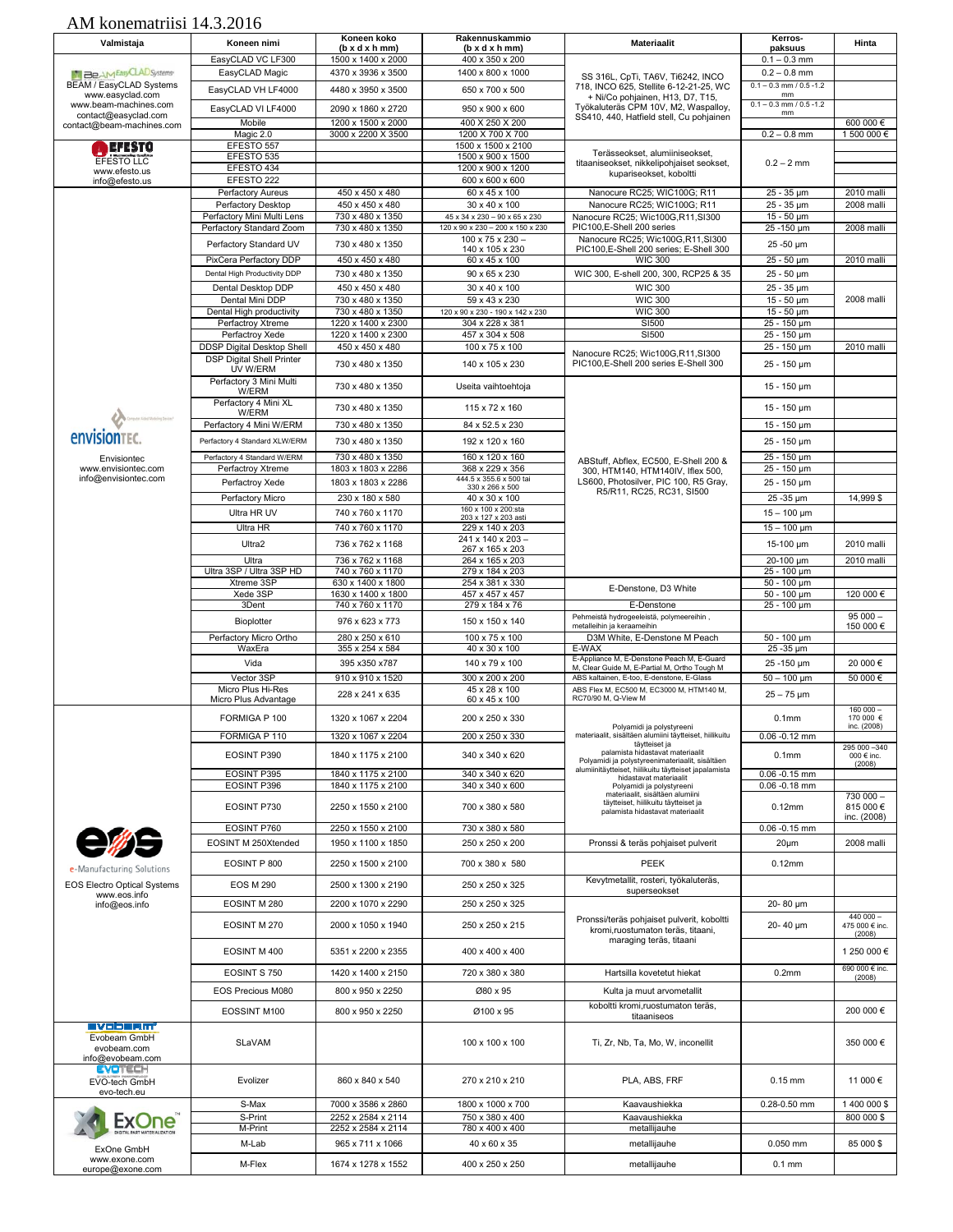| Valmistaja                                                                                                                                       | Koneen nimi                      | Koneen koko<br>$(b \times d \times h \cdot m)$ | Rakennuskammio<br>$(b \times d \times h \cdot m)$ | <b>Materiaalit</b>                                                                   | Kerros-<br>paksuus                 | Hinta                                                      |
|--------------------------------------------------------------------------------------------------------------------------------------------------|----------------------------------|------------------------------------------------|---------------------------------------------------|--------------------------------------------------------------------------------------|------------------------------------|------------------------------------------------------------|
|                                                                                                                                                  | SonicLayer R200                  |                                                | 500 x 300 x 150                                   |                                                                                      |                                    |                                                            |
| <b>FABRISONIC</b>                                                                                                                                | SonicLayer 4000 / 4000R          |                                                | 1000 x 610 x 610                                  | Metallilevvt                                                                         |                                    |                                                            |
| Fabrisonic LLC<br>www.fabrisonic.com<br>mnorfolk@fabrisonic.com                                                                                  | SonicLayer 7200                  |                                                | 1800 x 1800 x 900                                 |                                                                                      |                                    |                                                            |
| formlabs <b>w</b>                                                                                                                                | Form1                            | 300 x 280 x 450                                | 125 x 125 x 165                                   | Akrylaatti photopolymeeri                                                            | $25 \mu m$                         | 3299 \$                                                    |
| Formlabs<br>www.formlabs.com                                                                                                                     | Form1+                           | 300 x 280 x 450                                | 125 x 125 x 165                                   | Akrylaatti photopolymeeri                                                            | $25 \mu m$                         | 2800€                                                      |
| labs@formlabs.com                                                                                                                                | Form 2                           | $350 \times 330 \times 520$                    | $145 \times 145 \times 175$                       | Akrylaatti photopolymeeri                                                            | $25 \mu m$                         | 3300€                                                      |
| <b>FFLIXPrinters</b>                                                                                                                             | Felix 1.5                        | 450 x 500 x 530                                | 235 x 205 x 200                                   | <b>PLA</b>                                                                           | $0.05$ mm                          | 1299€                                                      |
| FELIXrobotics                                                                                                                                    | Felix 2                          | 450 x 500 x 530                                | 255 x 205 x 235                                   | <b>PLA</b>                                                                           | $0.05$ mm                          | 1400€                                                      |
| www.felixprinters.com<br>info@felixprinters.com                                                                                                  | Felix 3                          |                                                | 255 x 205 x 235                                   | <b>PLA</b>                                                                           | $0.05$ mm                          | 1500€                                                      |
|                                                                                                                                                  | Felix Pro 1                      |                                                | 255 x 245 x 225                                   | PLA, PETG, Flex, ABS, PVA,<br>puumainen, lasimainen                                  | $0.05$ mm - $0.25$ mm              | 2200€                                                      |
| <b>FORTUS</b><br>Fortus 3D Production Systems<br>www.fortus.com<br>info@stratasys.com                                                            | Fortus 200mc                     | 686 x 864 x 1041                               | 203 x 203 x 203                                   | ABSplus                                                                              | $0.178 - 0.33$ mm                  | Katso<br>Stratasys<br>Ltd                                  |
|                                                                                                                                                  | <b>GAIA Multitool</b>            |                                                | Ø300 x 360                                        |                                                                                      |                                    | 5000€                                                      |
| MULTITOOL<br>TYTAN 3D<br>gaiamultitool.com                                                                                                       | <b>FIBER 1500</b>                |                                                | 1200 x 800 x 1500                                 | Keraamit                                                                             |                                    | 24 000 €                                                   |
|                                                                                                                                                  | PRotos X400                      | 650 x 650 x 700                                | 400 x 400 x 350                                   | ABS / PLA / HDPE / PP / PE                                                           | $0.1$ mm                           | 1600€                                                      |
| German<br>RepRap<br>$\blacksquare$                                                                                                               | Neo                              | 330 x 330 x 330                                | 150 x 150 x 150                                   | <b>PLA</b>                                                                           |                                    | 600€                                                       |
| GmbH V<br>German RepRap GmbH                                                                                                                     | X350                             | 600 x 444 x 517                                | 350 x 200 x 210                                   | ABS / PLA, PS, PVA<br>ABS, PLA, PS, PVA, TPU, Carbon20, Laywood,                     | $0.02$ mm                          | 2499€                                                      |
| https://grrf.de/<br>info@germanreprap.com                                                                                                        | X350 pro                         | 600 x 444 x 517                                | 350 x 200 x 210                                   | Laybrick, PP, Bendlay, Soft-PLA, SmartABS                                            | $0.02$ mm                          |                                                            |
|                                                                                                                                                  | X1000                            | 1350 x 1700 x 1300                             | 1000 x 800 x 600                                  | <b>PLA</b>                                                                           | $0.5$ mm                           | 28500€                                                     |
| 广东俗称德 公布管抗管膜角 of<br>● 微誤素                                                                                                                        | DiMetal-50                       | 1030 x 610 x 630                               | 50 x 50 x 50                                      |                                                                                      | 5-50 µm                            |                                                            |
| Guangdong SYNDAYA 3D                                                                                                                             | DiMetal-100                      | 1500 x 750 x 1700                              | 250 x 250 x 300                                   | rosteri, titaani seokset, kobolttikromi,<br>alumiiniseokset                          | 10-100 µm                          |                                                            |
| Technology Co., LTD<br>www.syndaya.com/en                                                                                                        | DiMetal-280                      | 2150 x 1000 x 2050                             | 250 x 250 x 300                                   |                                                                                      | 10-100 µm                          |                                                            |
| syndaya@163.com                                                                                                                                  | DiMetal-400                      | 2150 x 1000 x 2050                             | 400 x 400 x 400                                   |                                                                                      | 10-100 µm                          |                                                            |
| <b>DIAMPER</b><br>Sondermaschinenbau                                                                                                             | 72 L                             |                                                | 620 x 400 x 290                                   | Materiaalin pursotus                                                                 |                                    | 25 000€                                                    |
| www.hage.at<br>office@hage.at                                                                                                                    | 140 L                            |                                                | 700 x 500 x 400                                   |                                                                                      |                                    | 50-70 k€<br>£11 050                                        |
|                                                                                                                                                  | HP Designjet 3D printer          | 762 x 660 x 660                                | 203 x 152 x 152                                   | ABS+ (norsunluu)                                                                     | $0.25$ mm                          | (2012 malli)                                               |
| HP<br>www.hp.com                                                                                                                                 | HP Designjet Color 3D<br>printer | 762 x 660 x 660                                | 203 x 152 x 152                                   | ABS+ (8 väriä)                                                                       | 0.25 & 0.33mm                      | £16 260<br>(2012 malli)                                    |
|                                                                                                                                                  | HW 203                           | 475 x 385 x 325                                | 230 x 150 x 150                                   | ABS, PLA                                                                             | $0.1 - 0.5$ mm                     | 1000\$                                                     |
| <b>HUSWAY</b>                                                                                                                                    | HW 303                           | 360 x 360 x 550                                | 200 x 200 x 475                                   | ABS, PLA                                                                             | $0.1 - 0.4$ mm                     | 1100\$                                                     |
| Hueway<br>www.hueway.cn                                                                                                                          | <b>HW 304</b><br>Hueway 3D-160   | 360 x 360 x 550                                | 205 x 205 x 300<br>168 x 168 x 160                | ABS, PLA<br><b>PLA</b>                                                               | $0.1 - 0.4$ mm<br>$0.1 - 0.5$ mm   | 1000\$<br>499\$                                            |
|                                                                                                                                                  | <b>FS251P</b>                    | 1750 x 1150 x 1915                             | 250 x 250 x 320                                   |                                                                                      | $0.06 - 0.3$ mm                    |                                                            |
| FARSOON                                                                                                                                          | <b>HT251P</b>                    | 1750 x 1150 x 1915                             | 250 x 250 x 320                                   | nylon, minerali-, hiilikuitu,                                                        | $0.06 - 0.3$ mm                    |                                                            |
| <b>TECHNOLOGIES</b>                                                                                                                              | <b>FS402P</b><br><b>HS402P</b>   | 2660 x 1540 x 2150<br>2660 x 1540 x 2150       | 400 x 400 x 450<br>400 x 400 x 450                | lasikuulavahvisettu nylon                                                            | $0.06 - 0.3$ mm<br>$0.06 - 0.3$ mm |                                                            |
| Hunan Farsoon High-tech Co<br>www.farsoon.net                                                                                                    | <b>SS402P</b>                    | 2660 x 1540 x 2150                             | 400 x 400 x 450                                   |                                                                                      | $0.06 - 0.3$ mm                    |                                                            |
|                                                                                                                                                  | <b>FS271M</b>                    | 1750 x 1420 x 1860                             | 275 x 275 x 320                                   | rosteri, kobolttikromi                                                               | $0.02 - 0.1$ mm                    |                                                            |
| <b>HUNTSMAN</b><br><b>Enriching Ives through innovation</b><br>Huntsman Advanced Materials<br>www.huntsman.com<br>patricia_albisser@huntsman.com | Araldite Digitalis               | 1805 x 1380 x 2010                             | 650 x 370 x 600                                   | Araldite MLS MicrolightSwitch 70200                                                  | 50 - 150 µm                        | 2010 malli<br>3DSystems<br>ostanut.<br>Katso 3D<br>Systems |
|                                                                                                                                                  | D30                              | 2200 x 2500 x 800                              | 150 x 765 x 255                                   | photopolymeerit                                                                      | 25-150 um                          | 300 000 €                                                  |
| Innovation MediTech GmbH                                                                                                                         | D35                              | 2200 x 2500 x 800                              | 150 x 765 x 255                                   | photopolymeerit                                                                      | 25-150 µm                          | 350 000 €                                                  |
| www.innovation-meditech.de<br>k.maringer-pegelow@<br>innovation-meditech.de                                                                      | M120                             | 2000 x 1950 x 1250                             | 500 x 600 x 400                                   | photopolymeerit                                                                      | 50-150 µm                          | 250 000 €                                                  |
|                                                                                                                                                  | $MX-3$                           |                                                | 1000 x 800 x 650                                  |                                                                                      |                                    |                                                            |
| InssTek                                                                                                                                          | $MX-4$<br>MX-250                 |                                                | 250x250x250                                       |                                                                                      |                                    | 350 000 \$                                                 |
| InssTek                                                                                                                                          | MX-450                           |                                                | 450x450x350                                       | Metallit                                                                             |                                    | 800 000 \$                                                 |
| www.insstek.com<br>sales@insstek.com                                                                                                             | MX-1000                          |                                                | 1000x800x650                                      |                                                                                      |                                    | 1 000 000 \$                                               |
|                                                                                                                                                  | MX-Grand<br><b>MPC</b>           |                                                | 4000x1000x1000                                    |                                                                                      |                                    | 2 000 000 \$                                               |
| GiSAPi<br>Rapid GmbH<br>www.irapid.de<br>info@rapid.de                                                                                           | iRapid BLACK 3D-Printer          | 500 x 350 x 400                                | 250 x 150 x 120                                   | <b>PLA</b>                                                                           | $0.05$ mm                          | 990€                                                       |
|                                                                                                                                                  | SP4300                           | 375 x 425 x 470                                | 56 x 35 x 100                                     | ABS-Like (ABS-LC100), CoolGrey ABS-Like<br>(ABS-LC110), Castable Resin (CAST-LC200), | 10-100 µm                          | 21 500 \$                                                  |
| <b>ALIS YEAR</b>                                                                                                                                 | SP6200                           | 375 x 425 x 470                                | 80 x 50 X 100                                     | High Temperature Resistant (HTR-300)                                                 | 10-100 µm                          | 25 500 \$                                                  |
| Kevvox Pte Ltd.                                                                                                                                  | K3D mini                         | 270 x 150 x 175                                | 44 x 28 x 70                                      |                                                                                      | 10-100 µm                          | 5000\$                                                     |
| kevvox.com<br>sales@kevvox.com                                                                                                                   | Ortholab 382                     |                                                | 120 x 75 x 100                                    |                                                                                      |                                    | 24 000 \$                                                  |
|                                                                                                                                                  | Ortholab 405                     |                                                | 120 x 75 x 100                                    |                                                                                      |                                    | 28 000 \$                                                  |
| KEYENCE<br>www.keyence.de<br>info@keyence.de                                                                                                     | Agilista-3000                    | 944 x 700 x 1360                               | 297 x 210 x 200                                   |                                                                                      | 15-20 µm                           | 50 000€                                                    |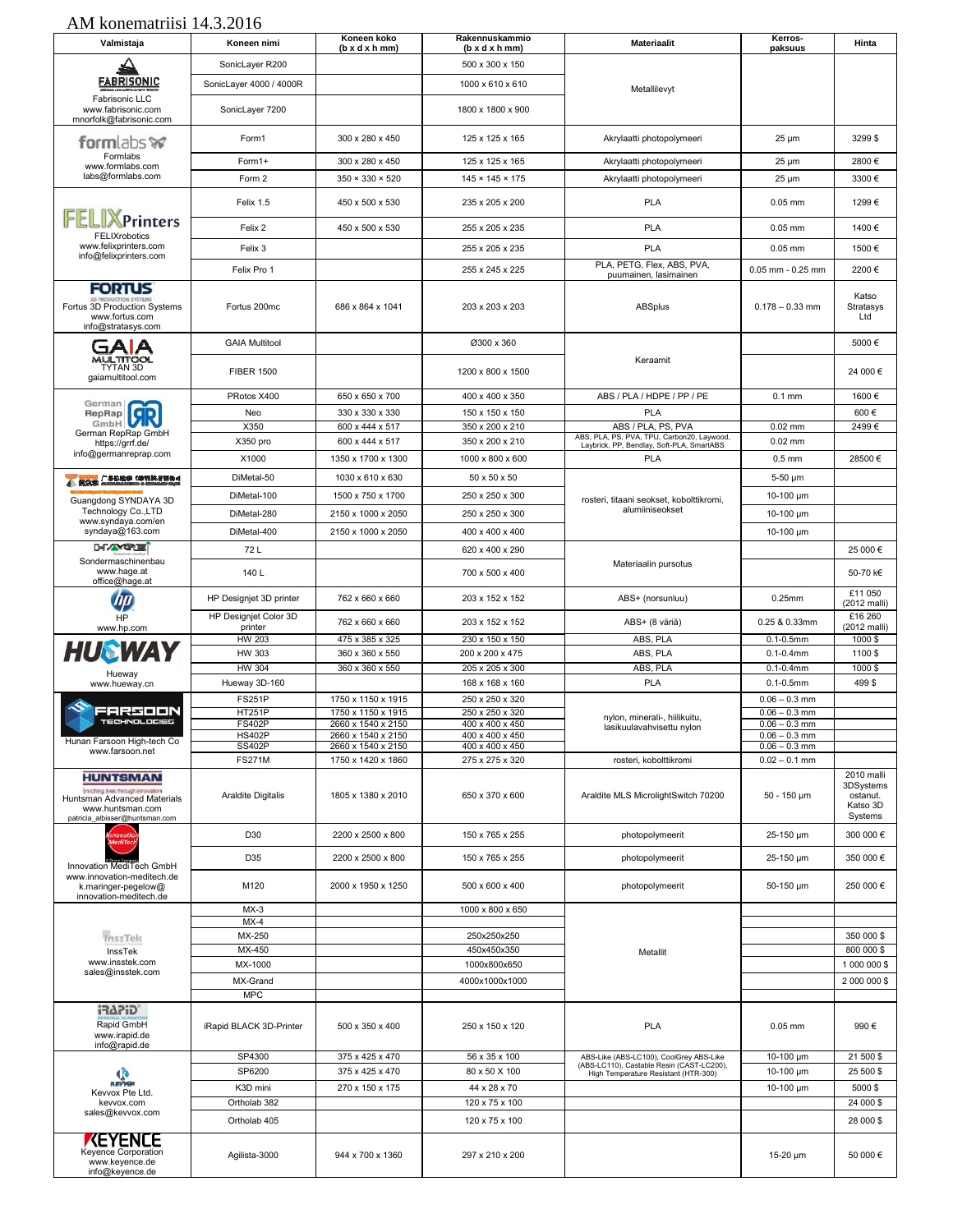| Valmistaja                                                                      | Koneen nimi                                                | Koneen koko<br>$(b \times d \times h \cdot m)$   | Rakennuskammio<br>$(b \times d \times h \cdot m)$                           | <b>Materiaalit</b>                                                                                      | Kerros-<br>paksuus         | Hinta                                                      |
|---------------------------------------------------------------------------------|------------------------------------------------------------|--------------------------------------------------|-----------------------------------------------------------------------------|---------------------------------------------------------------------------------------------------------|----------------------------|------------------------------------------------------------|
|                                                                                 | KLONER3D 120                                               | 300 x 300 x 300                                  | 120 x 120 x 120                                                             |                                                                                                         | $0.1$ mm                   |                                                            |
|                                                                                 | KLONER3D 140                                               | 290 x 325 x 450                                  | 140 x 130 x 120                                                             |                                                                                                         | $0.035$ mm                 |                                                            |
| <b>KLONER3D</b>                                                                 | KLONER3D 150 H                                             | 300 x 300 x 600                                  | 150 x 140 x 340                                                             |                                                                                                         | $0.1$ mm                   |                                                            |
| <b>KLONER3D</b>                                                                 | KLONER3D 300H                                              | 400 x 450 x 650                                  | 320 x 260 x 330                                                             |                                                                                                         | $0.1$ mm                   |                                                            |
| www.kloner3d.com                                                                | KLONER3D 240                                               | 400 x 460 x 600                                  | 220 x 240 x 140                                                             |                                                                                                         | 0.035 mm                   |                                                            |
| info@kloner3d.com                                                               | KLONER3D 320                                               | 510 x 460 x 600                                  | 320 x 240 x 140                                                             |                                                                                                         | 0.035 mm                   |                                                            |
|                                                                                 | KLONER3D 240TWIN                                           | 690 x 460 x 600                                  | 360 x 240 x 140                                                             |                                                                                                         | 0.035 mm                   |                                                            |
| Kühling&Kühling<br>Jonas Kühling & Simon Kühling GbR                            | KLONER3D 500<br>Kühling&Kühling RepRap                     | 690 x 460 x 600<br>800 x 600 x 800               | 500 x 240 x 140<br>200 x 185 x 280                                          | ABS, PVA, PLA, PC, PA                                                                                   | 0.035 mm<br>$0.1$ mm       | 5000€                                                      |
| http://kuehlingkuehling.de/<br>office@kuehlingkuehling.de                       | Industrial 3D printer                                      |                                                  |                                                                             |                                                                                                         |                            | $200000 -$                                                 |
| <b>LITHOZ</b><br>Lithoz GmbH<br>www.lithoz.com/                                 | Cerafab 7500                                               | 1200 x 600 x 1800                                | 76 x 43 x 150                                                               | Lithalox HP 500 (alumiinioksidi),<br>Lithacon Zro2, Lithabone Ca3(Po4)2,                                | 40 µm                      | 250 000€                                                   |
| office@lithoz.com                                                               | Cerafab 8500                                               |                                                  | 115 x 64 x 150                                                              |                                                                                                         |                            | 285 000 €                                                  |
|                                                                                 | Creatr<br>Creatr HS                                        | 500 x 600 x 500<br>600 x 500 x 500               | 230 x 270 x 200<br>290 x 270 x 180                                          | ABS, PLA, PVA                                                                                           | Min 0.15 mm<br>Min 0.05 mm | 1250€<br>1800€                                             |
| eapfroa<br>30 Printers                                                          | Creatr HS Lite                                             | 633 x 486 x 523                                  | 280 x 270 x 180                                                             | ABS, PLA, PVA, Nylon                                                                                    | $0.1$ mm                   | 1700€                                                      |
| Leapfrog<br>www.lpfrg.com                                                       | Xeed                                                       | 800 x 600 x 500                                  | 370 x 340 x 290                                                             | ABS, PLA, PVA                                                                                           | Min $0.1$ mm               | 5460€                                                      |
|                                                                                 | Creatr HS XL                                               | 633 x 486 x 930                                  | 270 x 270 x 590                                                             | ABS, PLA, PVA, Nylon                                                                                    | $0.2 \text{ mm}$           | 4000€                                                      |
| Lincsolution                                                                    | Link Pro                                                   |                                                  | 200x210x250                                                                 |                                                                                                         |                            | 2200€                                                      |
| Lincsolution<br>lincsolution.com<br>Choi10816@naver.com                         | Link Pro+                                                  |                                                  | 180x240x310                                                                 | Materiaalin pursotus                                                                                    |                            | 31000€                                                     |
| Lil 2006<br>Lulzbot                                                             | TAZ 3D Printer                                             | 680 x 520 x 515                                  | 298 x 275 x 250                                                             | ABS, PLA, HIPS, PVA, puu filamentti                                                                     | $0.075 - 0.35$ mm          | 2195\$                                                     |
| www.lulzbot.com<br>info@lulzbot.com                                             | AO-101 3D Printer                                          | 464 x 483 x 381                                  | 200 x 190 x 100                                                             | ABS, PLA                                                                                                | $0.075 - 0.75$ mm          | 1725\$                                                     |
|                                                                                 | Thing-O-Matic<br>MakerBot Industries                       | 300 x 250 x 400                                  | 120 x 120 x 150                                                             | ABS, PLA, HDPE                                                                                          | $0.25 - 0.5$ mm            | 700€<br>700€                                               |
|                                                                                 | Cupcake CNC                                                | 300 x 250 x 400                                  | 100 x 100 x 120                                                             | Sokerikuorrute, Maapähkinä voi, Silikoni                                                                |                            | 2010 malli                                                 |
| (M) MakerBot                                                                    | Replicator                                                 | 320 x 467 x 381                                  | 225 x 145 x 150                                                             | ABS, PLA                                                                                                | $0.2 - 0.3$ mm             | 1750\$                                                     |
| MakerBot                                                                        | Replicator 2                                               | 490 x 420 x 380                                  | 285 x 153 x 155                                                             | PLA                                                                                                     | $0.1$ mm                   | 1890€                                                      |
| http://makerbot.com                                                             | Replicator mini<br>Replicator (5 <sup>th</sup> generation) | 528 x 441 x 410                                  | 100 x 100 x 125<br>252 x 199 x 150                                          | <b>PLA</b><br>PLA                                                                                       | $0.2$ mm<br>$0.1$ mm       | 1375\$<br>2900 \$                                          |
| contact@makerbot.com                                                            |                                                            |                                                  |                                                                             | PLA                                                                                                     |                            |                                                            |
|                                                                                 | MakerBot Replicator Z18<br>MakerBot Replicator 2X          | 490 x 420 x 531                                  | 305 x 305 x 457<br>250 x 160 x 150                                          | ABS                                                                                                     | $0.1$ mm<br>$0.1$ mm       | 6500\$<br>2800\$                                           |
| <b>MAKERGOD</b><br><b>MAKERGOD</b><br>makergod.com<br>info@makergod.com         | Thor                                                       |                                                  | 250 x 165 x 210                                                             | <b>PLA</b>                                                                                              | 40 µm                      | 2000€                                                      |
| <b>MASS PORTAL</b><br>Mass Portal SIA<br>massportal.com<br>sales@massportal.com | Pharaoh Delta 3D printer                                   | 320 x 310 x 630                                  | Ø 200 x 200                                                                 | PLA, ABS, PET, PS                                                                                       | $0.02 - 0.6$ mm            | 2500€                                                      |
| mbot <sub>ad</sub><br>MBot3D<br>www.mbot3d.com<br>info@mbot3d.com               | Mbot Cube II                                               | 405 x 405 x 410                                  | 200 x 230 x 200                                                             | ABS, PLA                                                                                                | $0.125 - 0.3$ mm           | 1499\$<br>(1 suutin)                                       |
|                                                                                 | Matrix 300                                                 | 900 x 700 x 800                                  | 257 x 170 x 150                                                             |                                                                                                         | $0.1$ mm                   | 16900€<br>(2011)<br>29 950€<br>(2010)                      |
| mcor technologies                                                               | <b>Mcor Matrix</b>                                         | 1160 x 755 x 750                                 | 297 x 210 x 150                                                             | A4 Paperi A4 Paperi                                                                                     | $0.1$ mm                   | 24 950 €<br>2009 malli                                     |
| Mcor Technologies.                                                              | <b>Mcor Iris</b>                                           | 900 x 700 x 800                                  | 256 x 169 x 150                                                             |                                                                                                         | $0.1$ mm                   | 35 000 €                                                   |
| www.mcortechnologies.com                                                        | Matrix 300+                                                | 900 x 700 x800                                   | 256 x 169 x 150                                                             |                                                                                                         | 0.1 & 0.19 mm              | 8333 € / vuosi<br>23 400 £                                 |
| deirdre@mcortechnologies.com                                                    | Arke                                                       | 880 x 593 x 633                                  | 240 x 205 x125                                                              | Paperi                                                                                                  | $0.1$ mm                   | 6000\$                                                     |
| Matsuura<br>Matsuura<br>www.matsuura.co.jp<br>info@matsuura.de                  | Lumex Avance 25                                            | 1800 x 2500 x 2432                               | 250 x 250 x 185                                                             | Ruostumaton teräspohjainen pulveri,<br>titaanipulveri, titaaniseos pulveri                              | $20 \mu m$                 | 800 000 €                                                  |
|                                                                                 | CometrueJet T51                                            | 1110 x 680 x 1220                                | 203 x 203 x 254                                                             | Muovipohjainen jauhe                                                                                    |                            |                                                            |
| croJet                                                                          | CometrueJet T52s                                           | 1110 x 680 x 1220                                | 203 x 203 x 10                                                              | Muovipohjainen jauhe (värit)                                                                            |                            |                                                            |
| Microjet Technology CO LTD<br>www.microjet.com                                  | CometrueJet T52                                            | 1110 x 680 x 1220                                | 203 x 203 x 254                                                             | Muovipohjainen jauhe (värit)                                                                            | $0.08 - 0.12$ mm           |                                                            |
|                                                                                 | CometrueJet T163                                           | 1460 x 820 x 1320                                | 300x 300 x 254                                                              | Muovipohjainen jauhe (värit)                                                                            |                            |                                                            |
| MiiCraft™<br>MiiCraft<br>hwww.miicraft.com<br>info@miicraft.com                 | MiiCraft™ 3D Printer                                       | 205 x 208 x 335                                  | 43 x 27 x 180                                                               | UV kovettuva hartsi                                                                                     | $50 \mu m$                 | 2159\$                                                     |
| miniFactory.<br>miniFactory<br>www.minifactory.fi<br>janpi@minifactory.fi       | miFa3D                                                     | 395 x 335 x 335                                  | 140 x 150 x 120                                                             | <b>PLA</b>                                                                                              | $0.1 - 0.32$ mm            | 790€                                                       |
|                                                                                 | <b>SLM 125</b>                                             | 750 x 1450 x 1920                                | 125 x 125 x 125                                                             | Ruostumaton teräs 316L ja 17-4PH, H13<br>työkaluteräs, alumiini Al-Si-12Mg ja Al-                       | 20-100 um                  | Vanha                                                      |
| h∎i⊜<br><b>MTT Technologies Group</b><br>www.mtt-group.com                      | <b>SLM250</b>                                              | 1800 x 800 x 2200<br>(2008)<br>870 x 1700 x 2050 | 250 x 250 x 350 (2008)<br>250 x 250 x 320 (x,y,z)<br>Z laajennettavissa 350 | Si-10Mg, Titaani CP, Ti-6Al-4V ja Ti-6Al-<br>7Nb, kobolttikromi (ASTM75), Inconell<br>718 ja 625        | 20-100 µm                  | malli. Yritys<br>jakaantunut<br><b>SLS</b><br>Solutions ja |
| info@mtt-group.com                                                              | <b>SLM 100</b>                                             | 800 x 800 x 2200                                 | Ø 125 mm x 80 mm                                                            | Ruostumaton teräs, työkaluteräs,<br>Titaani seokset, Cr-seos, kulta,<br>alumiini seokset, kobolttikromi | 20-100 µm                  | Renishaw                                                   |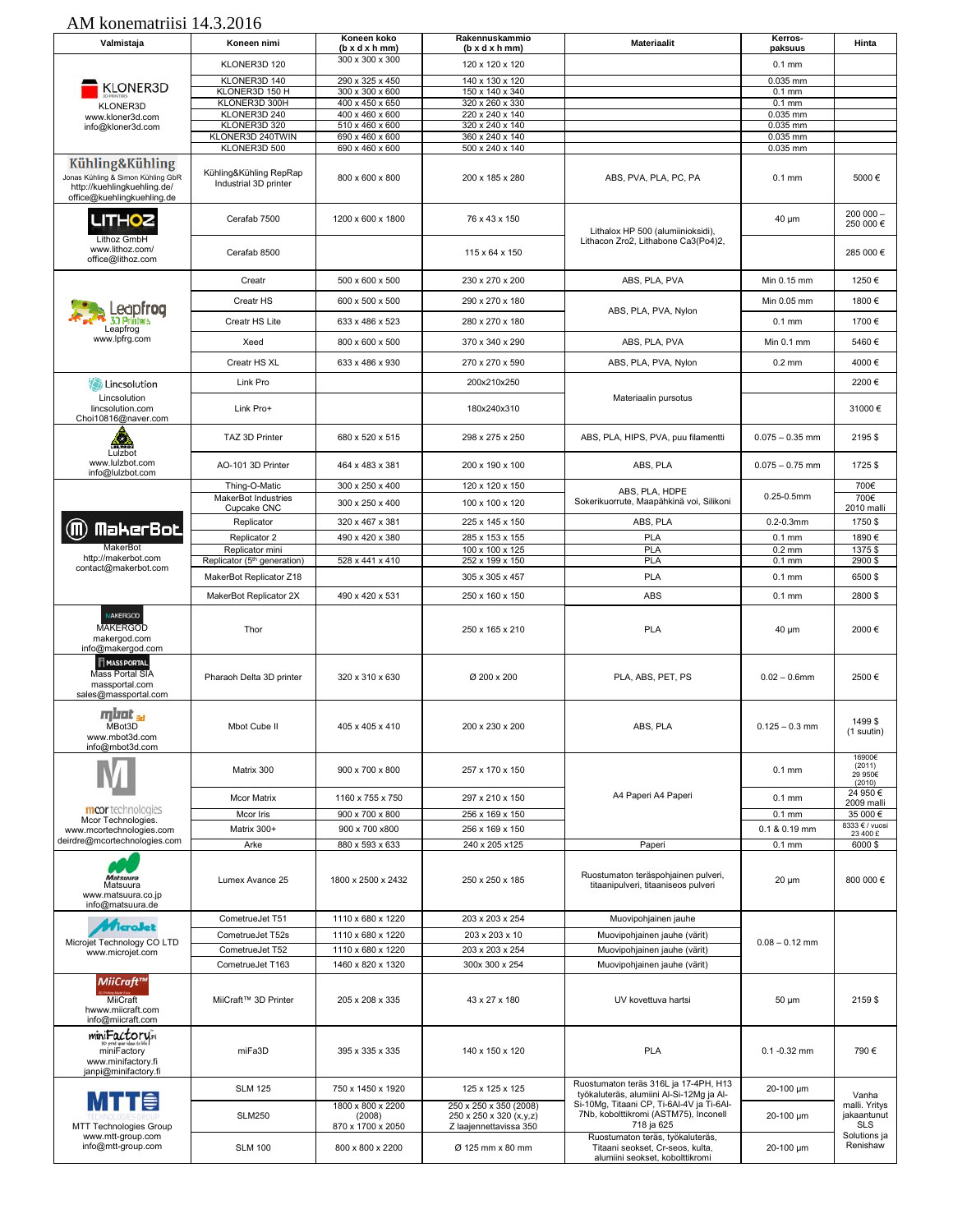| Valmistaja                                                                        | Koneen nimi                                          | Koneen koko<br>$(b \times d \times h \cdot m)$ | Rakennuskammio<br>$(b \times d \times h \cdot m)$            | <b>Materiaalit</b>                                                                                                         | Kerros-<br>paksuus                     | Hinta                               |
|-----------------------------------------------------------------------------------|------------------------------------------------------|------------------------------------------------|--------------------------------------------------------------|----------------------------------------------------------------------------------------------------------------------------|----------------------------------------|-------------------------------------|
| Neotech <i>AM</i> 7                                                               | AJ 45X<br>AJ 15XE                                    | 1400 x 1055 x 2165<br>1220 x 870 x 1670        | 600 x 500 x 250<br>650 x 450 x 250                           | Johtavat metallit & polymeerit,                                                                                            |                                        |                                     |
| Neotech AMT GmbH<br>www.neotech-amt.com                                           | LBS 45XE                                             | 1480 x 1510 x 2080                             | 1000 x 650 x 250                                             | puolijohteet, vastukset, eristeet                                                                                          |                                        |                                     |
| info@neotech-amt.com                                                              | Eden 250                                             | 870 x 735 x 1200                               | 250 x 250 x 200                                              | High Temperature, Bio-Compatible, läpinäkyvät<br>VeroClear ja FullCure 720, PP:n kaltainen                                 | $16 \mu m$                             |                                     |
|                                                                                   |                                                      |                                                |                                                              | Duruswhite, Tango kuminkaltaiset ja Vero<br>FullCure720, Vero Black, VeroBlue,                                             |                                        | Yritys<br>yhdistynyt<br>Startasyssi |
| <b>Objet Geometries</b><br>www.objet.com                                          | Eden 260<br>Alaris 30                                | 870 x 735 x 1200<br>825 x 620 x 590            | 260 x 260 x 200<br>300 x 200 x 150                           | VeroWhite, ja DurusWhite.<br>FullCure705, VeroWhite                                                                        | $16 - 30 \mu m$<br>$28 \mu m$          | n kanssa.<br>Kasto                  |
| info@objet.com                                                                    | Objet 30                                             | 825 x 620 x 590                                | 300 x 200 x 150                                              | FullCure705, VeroWhitePlus, VeroBlue,<br>VeroBlack, VeroGray, DurusWhite,                                                  | $28 \mu m$                             | Stratasys<br>Ltd                    |
| <b>OMNET</b>                                                                      |                                                      |                                                |                                                              | Polypropyleenin kaltainen                                                                                                  |                                        |                                     |
| Omni3D<br>www.omni3d.com<br>sales@omni3d.com                                      | Factory 2.0                                          | 1070 x 770 x 1200                              | 500 x 500 x 500                                              | PLA, ABS                                                                                                                   |                                        | 20 000€                             |
| opiliones.nl<br>Opiliones 3D                                                      | Opiliones M                                          |                                                | Ø310 x 405                                                   | <b>PLA</b>                                                                                                                 | $0.09 - 0.32$ mm                       | 2000€                               |
| www.opiliones.nl<br>info@opiliones.nl                                             | Opiliones L<br>Opiliones XL                          |                                                | Ø500 x 745                                                   | PLA                                                                                                                        | $0.09 - 0.32$ mm                       | 2500€<br>15 000€                    |
|                                                                                   | Aerosol Jet 300 Series                               | 1500 x 1500 x 2200                             | 300 x 300                                                    |                                                                                                                            | 100 nm - 2 µm                          |                                     |
|                                                                                   | Aerosol Jet Display Lab                              | 1500 x 1500 x 2200                             | 370 x 470                                                    | Johtavat metallit & polymeerit,<br>puolijohteet, vastukset, eristeet                                                       | 100 nm - 2 µm                          |                                     |
|                                                                                   | Aerosol Jet Solar Lab<br><b>LENS 850-R</b>           | 1500 x 1500 x 2200<br>2700 x 2700 x 2700       | 300 x 300<br>900 x 1500 x 900                                | Titaani, inconel, teräs, koboltti, alumiini,                                                                               | 100 nm - $2 \mu m$<br>$0.3 \text{ mm}$ |                                     |
| <b>GPTOMEC</b>                                                                    | LENS MR7                                             | 1000 x 1500 x 2000                             | 300 x 300 x 300                                              | stelliitti, composiitit                                                                                                    | $0.3$ mm                               |                                     |
|                                                                                   | LENS 850-R (2011)                                    | 3000 x 3000 x 3000                             | 1000 x 1500 x 1000                                           | Titaani (CP Ti, Ti-64, Ti-6242)                                                                                            | $500 \mu m$                            | \$995 000-<br>\$1 095 000           |
| Optomec, Inc.                                                                     | LENS 750 (2011)                                      | 3000 x 1500 x 2500                             | 300 x 300 x 300                                              | työkaluteräs (H13, A2, S7)<br>ruostumaton teräs (304, 316, 420,                                                            | $500µ$ m                               | \$560 000 -<br>\$615 000            |
| www.optomec.com<br>info@optomec.com                                               | <b>LENS MR-7 Materials</b><br>Research System (2011) | 3000 x 1500 x 2500                             | 300 x 300 x 300                                              | 17-4 PH) Superseokset (IN625,<br>IN718, Hast X)<br>muita hitsattavia seoksia                                               | $500 \mu m$                            | \$560 000 -<br>\$615 000            |
|                                                                                   | M3D 300 (2008)<br>Aerosol Jet 300                    | 300 x 1200 x 1500                              | 300 x 300                                                    | Laaja valikoima materiaalejatuettuna sisältäen<br>sähköäjohtavat nanopartikkeli                                            | $0.002 - 0.8$ mm                       | \$250 000<br>\$275 000              |
|                                                                                   | M3D SOLAR LAB (2008)<br>Aerosol Jet Sola Lab         | 300 x 1200 x 1500                              | 300 x 300                                                    | musteet, vastustahna,<br>sähköeristysmateriaalit, orgaaniset yhdisteet,<br>polymeerit, liima-aineet ja biomateriaaleja     | $0.002 - 0.8$ mm                       | \$295 000 -<br>\$325 000            |
| Ouring                                                                            | T-real II                                            |                                                | 254 x 254 x 203                                              |                                                                                                                            |                                        | 3500€                               |
|                                                                                   | <b>PM100T</b>                                        | 1450 x 1250 x 1900                             | Ø 100 x 100                                                  | Metalli / keraami                                                                                                          | $10-60 \mu m$                          | 3D<br>Systems                       |
| PHENIX<br><b>Phenix Systems</b>                                                   | PM250                                                | 3250 x 1300 x 2400                             | Ø 250 x 300                                                  | Metalli / keraami                                                                                                          | $10-60 \mu m$                          | ostanut<br>Phenixin,                |
| www.phenix-systems.com                                                            | <b>PXS Dental</b>                                    | 1200 x 770 x 1950                              | 1200 x 770 x 1950                                            | Kobolttikromi                                                                                                              | $10-60 \mu m$                          | katso 3D<br>Systems                 |
| contact@phenix-systems.com                                                        | PM100T Dental                                        | 1450 x 1250 x 1900                             | Ø 100 x 100                                                  | Metalli                                                                                                                    | $10-60 \mu m$                          |                                     |
|                                                                                   | Picaso 3D Builder                                    | 470 x 422 x 441                                | 200 x 200 x 200                                              | ABS, PLA                                                                                                                   | $0.1$ mm                               | 2200€                               |
| Picaso 3D<br>www.picaso-3d.ru<br>info@picaso-3d.ru                                | Designerpro 250                                      | 490 x 390 x 350                                | 200 x 200 x 210                                              | ABS, PLA                                                                                                                   | $0.05$ mm                              | 3000€                               |
| Polaroid<br>Polaroid, PLR Ecommerce<br>www.polaroid.com<br>tbenjamini@randjsc.com | ModelSmart 250S                                      |                                                | 250 x 150 x 150                                              | <b>PLA</b>                                                                                                                 | $50 - 350$ µm                          |                                     |
|                                                                                   | DMD3000                                              | 1500 x 1600 x 1600                             | 600 x 600 x 400                                              | H13, S7, 420SS, 316SS,<br>In625, In718, Ti, Ti6AL4V, Invar                                                                 | $0.25 - 1.0$ mm                        | 2008 malli                          |
|                                                                                   | <b>DMD5000</b>                                       | 4100 x 2700 x 2400                             | 1400 x 600 x 450<br>1500 x 600 x 750 (5 akselia)             |                                                                                                                            | $0.1 - 1.4$ mm                         | 2008 malli                          |
|                                                                                   | <b>DMD505</b>                                        | 5700 x 3200 x 3200                             | 2000 x 1000 x 750 (3 akselia)<br>750 x 500 x 400 (5 akselia) |                                                                                                                            | $0.1 - 1.4$ mm                         | \$1 400 000<br>2008 malli           |
|                                                                                   | DMD105D (2008)                                       | 3100 x 1900 x 3100                             | 800 x 500 x 400 (3 akselia)                                  | H13, S7, 420SS, 316SS, CPM1V,                                                                                              | $0.25 - 0.7$ mm                        | \$800 000                           |
| Precision Optical Manufacturing                                                   | <b>DMD IC 106</b>                                    | 1500 x 1200 x 1300                             | 800 ulottuvuus<br>6 akselinen robotti                        | CPM10V, Cermetit, C250, C276,<br>In625, In718,                                                                             | $0.1 - 0.5$ mm                         | 350-450 k\$                         |
| POM Group, Inc.                                                                   | <b>DMD 44R/66R</b>                                   | 6100 x 6100 x 3100; 44R                        | 2000-3000 ulottuvuus<br>6 akselinen robotti                  | Wasp seokset, Invar, Stellite6,<br>Stellite21, Stellite31, Ti, Ti6AL4V                                                     | $0.5 - 1.8$ mm                         | 600-800 k\$                         |
| www.pomgroup.com<br>info@pomgroup.com                                             | DMD 103/105D                                         | 5100 x 3000 x 3200; 5-<br>akselia              | 300 x 300 x 300 (3/5 akselia)                                |                                                                                                                            | $0.25 - 0.7$ mm                        | 650-800 k\$                         |
|                                                                                   | <b>DMD505D</b>                                       | 4400 x 6900 x 4100: 5-<br>akselia              | 1200 x 1200 x 600 (5 akselia)                                |                                                                                                                            | $0.1 - 1.5$ mm                         | 870-1000<br>k\$                     |
|                                                                                   | SYNERGY5 (Deposition-<br>subtraction by Dry-µEDM)    | 3400 x 8600 x 3200; 5-<br>akselia              | 300 x 300 x 300 (3/5 akselia)                                |                                                                                                                            | $0.4 - 1.5$ mm                         | 1400-1700<br>k\$                    |
|                                                                                   | Prenta Duo                                           | 495 x 425 x 380                                | 200 x 200 x 200                                              |                                                                                                                            | $0.05 - 0.4$ mm                        | 2490€                               |
| Prenta Ov<br>www.prenta.fi<br>riku.rusanen@prenta.fi                              | Prenta Duo XL                                        | 715 x 425 x 380                                | 400 x 200 x 200                                              | PLA, ABS, PVAPetg, Flex-filamentit,<br>puukuitufilamentit, metalliseosfilamentit,<br>hiilikuituseokset, grafeenifilamentit | $0.05 - 0.4$ mm                        | 2590€                               |
| printrbot                                                                         | Printrbot jr                                         |                                                | 101 x 101 x 101                                              | PLA                                                                                                                        | 50 -100 µm                             | 499\$                               |
| Printrbot                                                                         | Printrbot LC (v2)                                    |                                                | 152 x 152 x 152                                              |                                                                                                                            | 50 -100 um                             | 799 \$                              |
| http://printrbot.com                                                              | Printrbot PLUS (v2)<br>Rapid 200                     |                                                | 203 x 203 x 203<br>100 x 200 x 200                           | valokovettuvat                                                                                                             | 50 -100 µm<br>50 -100 um               | 999\$<br>43 000€                    |
| Prismlab<br>Prismlab China Ltd                                                    | Rapid 300                                            |                                                | 150 x 300 x 300                                              | valokovettuvat                                                                                                             | 50 -100 µm                             |                                     |
| www.prismlab.com                                                                  | Rapid 400                                            |                                                | 216 x 380 x 380                                              | valokovettuvat                                                                                                             | 50 -100 µm                             |                                     |
| info@prismlab.com                                                                 | Rapid 600                                            |                                                | 300 x 600 x 600                                              | valokovettuvat                                                                                                             | 50 -100 µm                             |                                     |
|                                                                                   | M350 Producer<br>K20 Producer                        | 1900 x 2010 x 2250<br>1850 x 1600 x 1800       | 840 x 660 x 550<br>150 x 560 x 150                           | valokovettuvat<br>komposiitit, keraamit, metallit                                                                          | 0.050-0.150 mm<br>0.040-0.075 mm       | 350 000 €<br>350 000 €              |
|                                                                                   | D35 Producer                                         | 2100 x 820 x 2250                              | 720 x 230x 100                                               | lääketieteen sovellukset                                                                                                   | 0.050 mm                               | 250 000 €                           |
|                                                                                   | Promaker L5000<br>Promaker L5000D                    | 1800 x 1200 x 1980<br>1800 x 1200 x 1980       | 400 x 330 x 400<br>400 x 330 x 200                           | valokovettuvat<br>valokovettuvat                                                                                           | 25-150 µm<br>25 - 150 µm               |                                     |
| PRODWAYS                                                                          | Promaker L6000                                       | 2200 x 1200 x 1980                             | 800 x 330 x 400                                              | valokovettuvat                                                                                                             | 25 - 150 µm                            |                                     |
| Prodways                                                                          | Promaker L6000D<br>Promaker L7000                    | 2200 x 1200 x 1980<br>2200 x 1200 x 1980       | 800 x 330 x 200<br>800 x 330 x 400                           | valokovettuvat<br>valokovettuvat                                                                                           | 25 - 150 µm<br>25 - 150 µm             |                                     |
| www.prodways.com/en/<br>contact@prodways.com                                      | Promaker L7000D                                      | 2200 x 1200 x 1980                             | 800 x 330 x 200                                              | valokovettuvat                                                                                                             | 25-150 µm                              |                                     |
|                                                                                   | Promaker L8000<br>Promaker D35                       | 2200 x 2100 x 2100<br>2100 x 800 x 2000        | 840 x 660 x 550<br>720 x 230 x 150                           | valokovettuvat<br>valokovettuvat                                                                                           | 25 - 150 µm                            |                                     |
|                                                                                   | ProMaker P2000 HT                                    | 1750 x 1150 x 1915                             | 250 x 250 x 320                                              | PA12-S 1300, PA12-S 1550, PA12-GF                                                                                          | 25 - 150 µm<br>$0.06$ mm               | 190 000 €                           |
|                                                                                   | PROMAKER P2000 SD                                    | 1750 x 1150 x 1915                             | 250 x 250 x 320                                              | 2500, PA12-GFX 2550, PA12-CF 6500,                                                                                         | $0.06$ mm                              | 190 000 €                           |
|                                                                                   | ProMaker P4000 X<br>ProMaker P4000 HS                | 2660 x 1540 x 2150<br>2660 x 1540 x 2150       | 400 x 400 x 450<br>400 x 400 x 450                           | PA12-MF 6150, PA11-SX 1350, PA11-<br>SX 1450, PA11-GF 3450, PA11-GF                                                        | $0.06$ mm<br>$0.06$ mm                 | 410 000 €<br>410 000 €              |
|                                                                                   | ProMaker P4000 SD                                    | 2660 x 1540 x 2150                             | 400 x 400 x 450                                              | 3450 Black, FR 106                                                                                                         | $0.06$ mm                              | 410 000 €                           |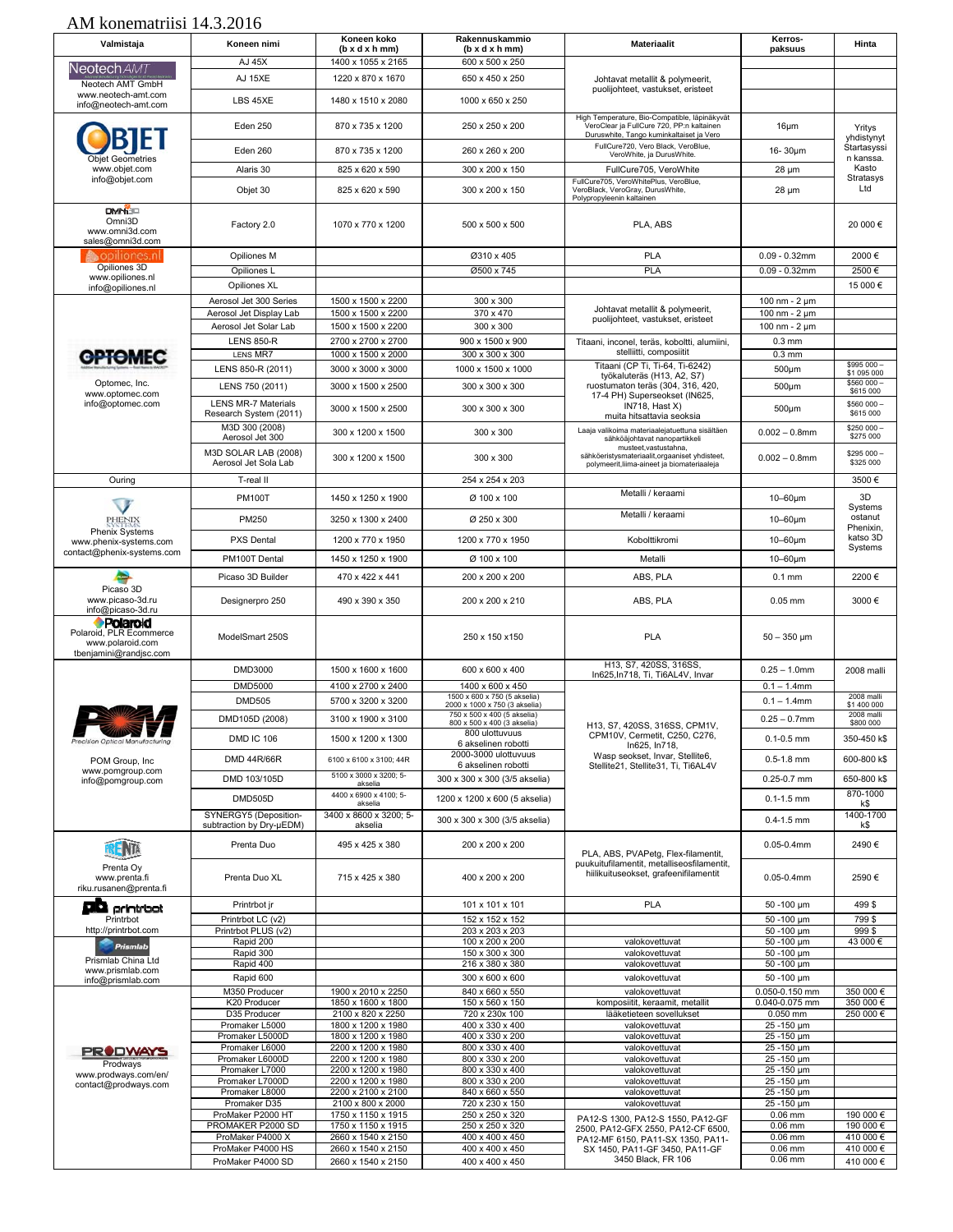| Valmistaja                                                                                          | Koneen nimi                                     | Koneen koko<br>(b x d x h mm)                          | Rakennuskammio<br>$(b \times d \times h \cdot m)$ | <b>Materiaalit</b>                                                                                                     | Kerros-<br>paksuus     | Hinta                                                       |
|-----------------------------------------------------------------------------------------------------|-------------------------------------------------|--------------------------------------------------------|---------------------------------------------------|------------------------------------------------------------------------------------------------------------------------|------------------------|-------------------------------------------------------------|
| PRODIM                                                                                              | Orca                                            |                                                        | 250 x 220 x 190                                   | PLA, ABS, Nylon, PVA                                                                                                   | $0.1$ mm               | 1900€                                                       |
| Prodim International BV                                                                             |                                                 |                                                        |                                                   |                                                                                                                        |                        |                                                             |
| www.prodim-systems.com                                                                              | Orcabot XXL                                     |                                                        | 360 x 280 x 230                                   | PLA, ABS, Nylon, PVA                                                                                                   |                        | 3995€                                                       |
| <b>APROMETALRCT</b> *<br>ProMetal RCT GmbH<br>www.prometal-rct.com<br>info@prometal-rct.de          | $S-15$                                          | 3354 x 3101 x 2212                                     | 1500 x 750 x 70                                   | Kaavaushiekka                                                                                                          | $0.15 - 0.4$ mm        | 1 400 000 \$<br>(2011)<br>malli. Nimi<br>muuttunut<br>ExOne |
| <b>All ProtoRapid.</b><br>Modelos y Prototipos Rápidos<br>www.protorapid.com<br>info@protorapid.com | Print270 Color 3D                               | 480 x 470 x 760                                        | 270 x 270 x 250                                   | PLA, ABS, PVA (eri väreissä)                                                                                           |                        | 2.650€                                                      |
| Quant 3D<br>Quant 3D<br>www.okinternational.com/quant3d<br>info@quant3d.com                         | Q1000                                           | 1330 x 753 x 819                                       | 350 x 350 x 350                                   | ABS, ESD ABS, PLA, HIPS, PETG                                                                                          | $0.1$ mm               | 20 000€                                                     |
| <b>RAISE3D</b>                                                                                      | N <sub>1</sub>                                  | 362 x 529 x 651                                        | 205 x 205 x 205                                   |                                                                                                                        | $0.01 - 0.25$ mm       | 1800\$                                                      |
| Raise3D, INC.                                                                                       | N <sub>2</sub>                                  | 616 x 590 x 760                                        | 305 x 305 x 305                                   | PLA, PLA+, ABS, PC, PETG, R-flex, TPU,<br>HIPS, prossi- tai puuseostettu                                               | $0.01 - 0.25$ mm       | 2500\$                                                      |
| www.raise3d.com<br>inquiry@raise3d.com                                                              | N <sub>2</sub> Plus                             | 616 x 590 x 1112                                       | 305 x 305 x 610                                   |                                                                                                                        | $0.01 - 0.25$ mm       | 3300\$                                                      |
|                                                                                                     | MetalBro400 V2                                  |                                                        |                                                   | <b>PLA</b>                                                                                                             |                        | 6700€                                                       |
|                                                                                                     |                                                 | 800 x 800 x 800                                        | 400 x 400 x 400                                   |                                                                                                                        |                        |                                                             |
| rapid<br>production<br>F & B rapid production                                                       | MetalBro600 V2                                  | 800 x 800 x 1100                                       | 400 x 400 x 600                                   | PLA                                                                                                                    |                        | 8484€                                                       |
| rapidproduction.org/<br>support@rapidproduction.org                                                 | MetalBro1000 V2                                 |                                                        | 400 x 400 x 1000                                  | PLA                                                                                                                    |                        | 13 470 €                                                    |
|                                                                                                     | MetalBro300<br>S30                              | 680 x 600 x 750                                        | 300 x 300 x 250<br>$50 \times 31 \times 80$       | PLA<br>Yleiset: GP 100 Valamiseen:                                                                                     |                        | 2950€                                                       |
|                                                                                                     | S30L                                            | 245 x 620 x 320                                        | 83 x 45 x 80                                      | CP 200 / CP 201 / CP 202                                                                                               | 25 - 100 µm            |                                                             |
|                                                                                                     | D30 Dental<br>D30L Dental                       |                                                        | $110 \times 62 \times 80$<br>110 x 80 x 80        |                                                                                                                        | $35 \mu m$             | 20 000 €                                                    |
|                                                                                                     | S50 V2 mini<br>S50 V2 midi<br>S50 V2 maxi       | 590 x 570 x 660                                        | 76 x 42 x 90<br>95 x 53 x 90<br>124 x 70 x 90     | Yleiset: GP100, GP101<br>Valamiseen: CP 200<br>Bioyhteensopiva: pyynnöstä<br>Komposiitt silikonmuotit: CM 300          | 25 - 100 µm            |                                                             |
| rapidshape<br>Rapid Shape GmbH<br>www.rapidshape.de                                                 | S60 mini<br>S60 midi<br>S60 maxi                | 660 x 590 x 570                                        | 84 x 48 x 200<br>122 x 69 x 200<br>150 x 85 x 200 | Yleiset: GP100, GP101<br>Valamiseen: GP 200<br>Bioyhteensopiva: pyynnöstä<br>Komposiitt silikonmuotit: CM 300          | $10 - 100 \mu m$       | 2012 malli                                                  |
| info@rapidshape.de                                                                                  | S60 LED mini<br>S60 LED midi<br>S60 LED maxi    | 590 x 570 x 660                                        | 76 x 42 x 110<br>95 x 53 x 110<br>124 x 70 x 110  | Yleiset: GP100<br>Valamiseen: GP 200 CP 201, CP 202<br>Bioyhteensopiva: pyynnöstä<br>Komposiitt silikonmuotiti: CM 300 | 25 - 100 um            |                                                             |
|                                                                                                     | S90<br>S90L                                     | 573 x 400 x 1540                                       | 153 x 86 x 155<br>192 x 108 x 155                 | Yleiset: GP100<br>Valamiseen: GP 200 CP 201, CP 202<br>Komposiitt silikonmuotiti: CM 300                               | 25 - 200 µm            |                                                             |
|                                                                                                     | <b>HA 50 uv</b><br>HA 60 uv LED<br><b>HA 90</b> | 660 x 590 x 570<br>660 x 590 x 570<br>573 x 400 x 1540 | 70 x 52 x 90<br>105 x 59 x 90<br>153 x 96 x 150   | Yleiset: GP101                                                                                                         | 25 - 100 um            |                                                             |
|                                                                                                     | <b>SLM 50</b>                                   | 800 x 700 x 500                                        | Ø 70 x 40                                         | Työkaluteräs, ruostumaton teräs, CoCr,<br>Inconel, titaani, kulta                                                      | $10 - 50 \mu m$        |                                                             |
| <b>REALIZER</b>                                                                                     | <b>SLM 100</b>                                  | 900 x 800 x 2400                                       | 125 x 125 x 100                                   | Työkaluteräs, ruostumaton teräs, CoCr,<br>Inconel, titaani, alumiini, kulta                                            | $10 - 50 \mu m$        |                                                             |
| realizar GMBH                                                                                       | <b>SLM 125</b>                                  | 600 x 550 x 800                                        | 125 x 125 x 200                                   | ruostumaton teräs, CoCr, titaaniseokset                                                                                |                        | 250 000€                                                    |
| www.realizer.com                                                                                    | <b>SLM 250</b>                                  | 1800 x 1000 x 2200                                     | 250 x 250 x 300                                   | Työkaluteräs, ruostumaton teräs, CoCr,                                                                                 | $20 - 100$ µm          |                                                             |
| info@realizer.com                                                                                   | <b>SLM 300</b>                                  | 1800 x 1000 x 2200                                     | 300 x 300 x 300                                   | Inconel, titaani, alumiini                                                                                             | $20 - 100$ µm          |                                                             |
|                                                                                                     | <b>SLM 300i</b>                                 | 2200 x 1990 x 850                                      | 300 x 300 x 300<br>245 x 245 x 300 (x,y,z)        |                                                                                                                        |                        | 450 000 €                                                   |
| <b>RENISHAW</b><br>apply innovation'                                                                | AM250                                           | 1700 x 800 x 2050                                      | Z laajennettavissa 360                            | Avoin systeemi                                                                                                         | 25 / 50 µm             |                                                             |
| Renishaw plc                                                                                        | AM125                                           | 1350 x 800 x 1900                                      | 120 x 120 x 125                                   | Ruostumaton teräs, työkaluteräs,                                                                                       | 20-100 µm              | 2012 malli                                                  |
| www.renishaw.com<br>additive@renishaw.com                                                           | RenAM 500 M                                     |                                                        | 250 x 250 x 350                                   | alumiini titaani, kobolttikromi, Inconel                                                                               |                        | 500 000 €                                                   |
| <b>RICOH</b><br>Ricoh Company, Ltd<br>www.ricoh.com                                                 | AM 400<br>Ricoh AM S5500P                       | 21000 x 1520 x 2400                                    | 250 x 250 x 300<br>550 x 550 x 500                | PA11, Pa12, PA6, PP polypropeeni                                                                                       | $0.08 - 0.2$ mm        | 600 000 €                                                   |
| ROZO"<br>Robo3D                                                                                     | RoBo 3D ABS+PLA Model                           |                                                        | 254 x 228 x 203                                   | ABS, PLA                                                                                                               | $0.1$ mm               | 699\$                                                       |
| www.robo3dprinter.com<br>robo3dprinter@gmail.com                                                    | RoBo 3D PLA Model                               |                                                        | 254 x 228 x 203                                   | <b>PLA</b>                                                                                                             | $0.1$ mm               | 599\$                                                       |
|                                                                                                     | One                                             | 550 x 450 x 500                                        | 280 x 220 x 200                                   |                                                                                                                        | $50 \mu m$             | 6000€                                                       |
| Roboze<br>roboze.com<br>info@ roboze.com                                                            | One 400+                                        |                                                        |                                                   | Flex, function, strong, ultra                                                                                          |                        | 11 000€                                                     |
|                                                                                                     | 3dison Plus                                     | 467 x 324 x 380                                        | 225 x 145 x 150                                   | <b>PLA</b>                                                                                                             | $\overline{0.05}$ mm   |                                                             |
| E                                                                                                   | 3dison Multi                                    | 483 x 340 x 469                                        | 280 x 148 x 160                                   | PLA, ABS, Nylon, PVA yms.                                                                                              | 0.025 mm               | 6000€                                                       |
| Rokit<br>http://en.3disonprinter.com                                                                | 3dison Pro<br>3dison H700                       | 511 x 402 x 570<br>511 x 402 x 1030                    | 290 x 205 x 245<br>290 x 205 x 680                | PLA, ABS, Nylon, PVA yms.<br>PLA, ABS, Nylon, PVA yms.                                                                 | 0.025 mm<br>$0.025$ mm | 1000€<br>8000€                                              |
| jhkim@rokit.co.kr                                                                                   | 3dison AEP                                      | 511 x 402 x 570                                        | 290 x 205 x 255                                   | PLA, ABS, Nylon, PVA, Ultem, PC yms.                                                                                   | 0.025 mm               |                                                             |
| <b>Protend</b><br>Roland DGA<br>www.rolanddga.com<br>dgn-rdg@rolanddg.com                           | <b>ARM-10</b>                                   | 430 x 365 x 450                                        | 130 x 70 x 70                                     | imageCure photopolymeeri                                                                                               | $0.01$ mm              | 7000\$                                                      |
| <b>KIAHV</b> IK.<br>Sciaky INC<br>www.sciaky.com                                                    | Sciaky DM                                       |                                                        | 5790 x 1220 x 1220                                | Elektronisuihkuhitsaus                                                                                                 |                        |                                                             |
|                                                                                                     | <b>SPS250J</b>                                  | 1265 x 815 x 1705                                      | 250 x 250 x 100                                   |                                                                                                                        | $0.07 - 0.2$ mm        |                                                             |
|                                                                                                     | <b>SPS350B</b><br>Laser SPS800B                 | 1565 x 995 x 1930<br>2065 x 1245 x 2220                | 350 x 350 x 350<br>800 x 600 x 400                |                                                                                                                        |                        |                                                             |
| $\circledast$                                                                                       | Laser SPS600B                                   | 1860 x 1240 x 1930                                     | 600 x 600 x 400                                   |                                                                                                                        | $0.05 - 0.2$ mm        |                                                             |
| Shaanxi Hengtong intelligent                                                                        | Laser SPS450B                                   | 1665 x 1095 x 1930                                     | 450 x 450 x 350                                   | photopolymeeri                                                                                                         |                        |                                                             |
| machines Co. Ltd.<br>www.china-rpm.com                                                              | Laser SPS250E                                   | 1265 x 815 x 1705                                      | 250 x 250 x 150                                   |                                                                                                                        |                        |                                                             |
| chinaxjrp@gmail.com                                                                                 | SPS250M                                         | 1265 x 815 x 1705                                      | 250 x 250 x 250                                   |                                                                                                                        | $0.07 - 0.2$ mm        |                                                             |
|                                                                                                     | UV SCPS350B                                     | 790 x 890 x 1600                                       | 350 x 350 x 250                                   |                                                                                                                        | $0.1 - 0.2$ mm         |                                                             |
|                                                                                                     | UV SCPS350                                      | 1795 x 995 x 1855                                      | 350 x 350 x 350                                   |                                                                                                                        | 0.05-0.3 mm            |                                                             |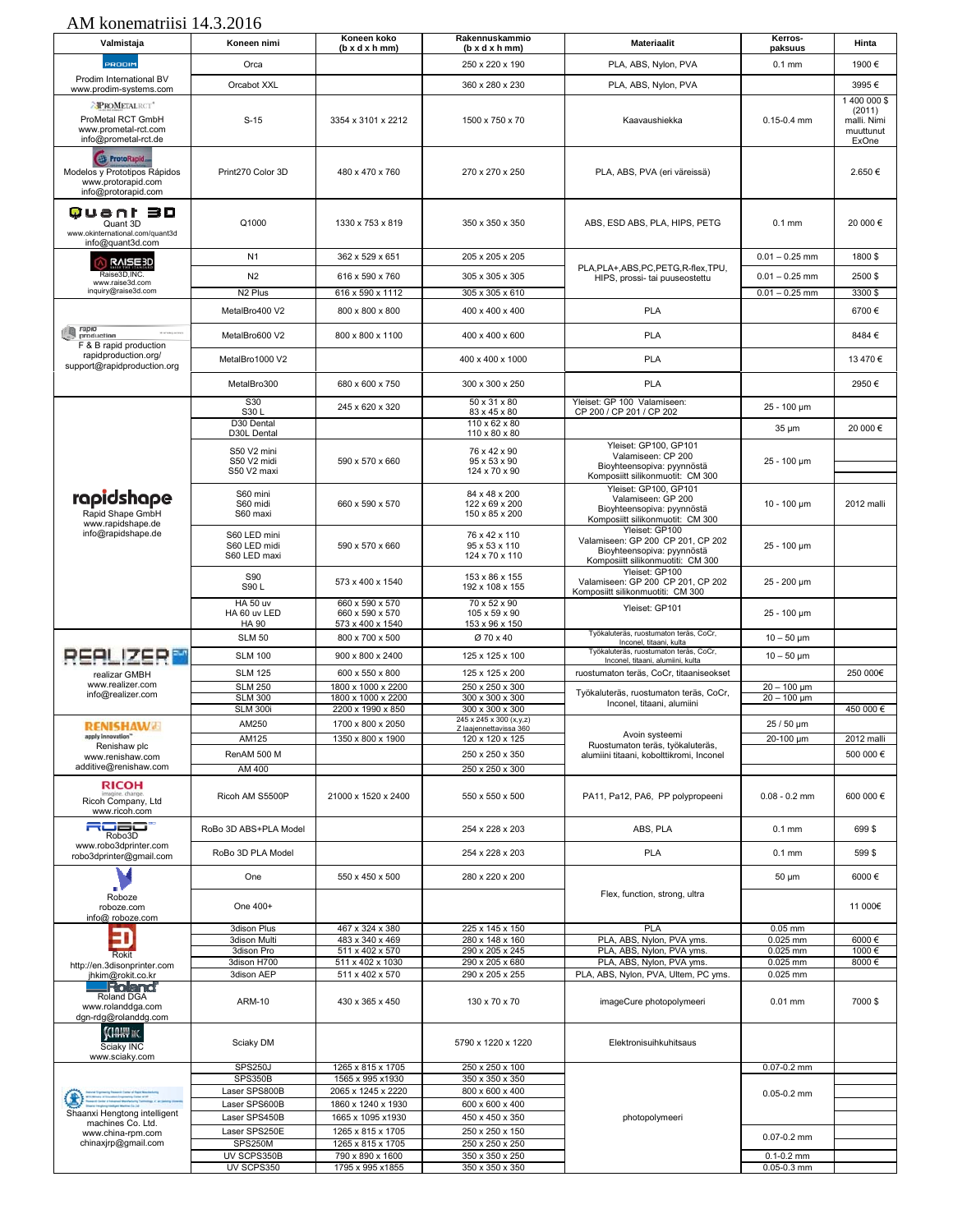| Valmistaja                                                         | Koneen nimi                              | Koneen koko<br>$(b \times d \times h \cdot m)$ | Rakennuskammio<br>$(b \times d \times h \cdot m)$ | Materiaalit                                                                  | Kerros-<br>paksuus                | Hinta                  |
|--------------------------------------------------------------------|------------------------------------------|------------------------------------------------|---------------------------------------------------|------------------------------------------------------------------------------|-----------------------------------|------------------------|
| <b>UNIONTECH</b>                                                   | <b>RS3500</b>                            | 1550 x 850 x 2000                              | 350 x 350 x 300                                   |                                                                              | 0.05-0.25mm                       |                        |
| Shanghai Union Technology                                          | <b>RS4500</b>                            | 1650 x 896 x 2000                              | 450 x 450 x 350                                   | DSM SOMOSin materiaalit                                                      | $0.05 - 0.25$ mm                  |                        |
| www.union-tek.com/<br>barrytsou@union-tek.com                      | <b>RS6000</b>                            | 1700 x 812 x H2200                             | 600 x 600 x 400                                   |                                                                              | $0.1 - 0.5$ mm                    | 250 000 €              |
|                                                                    | Kiwi-3D                                  | 310 x 350 x 330                                | 140 x 100 x 100                                   | PLA                                                                          | $0.1$ mm                          | 696€                   |
| $\mathbb S$ sharebot                                               | <b>Next Generation</b>                   | 450 x 450 x 410                                | 250 x 200 x 200                                   | ABS, ABS Plus, PLA, Nylon, TPU.<br>Polystyrene, Cristal Flex, PLA Brick, PLA | $0.05$ mm                         | 1500€                  |
| Sharebot S.r.l.<br>www.sharebot.it                                 | XXL                                      | 950 x 450 x 410                                | 700 x 250 x 200                                   | Flex, PLA Thermosense, PET<br>PLA-S, TPU, Nylon-Carbon                       | $0.1$ <sub>mm</sub>               |                        |
| info@sharebot.it                                                   | Voyager                                  | 650 x 250 x 400                                | 54 x 96 x 100                                     | UV resin                                                                     | $20/100 \mu m$                    |                        |
|                                                                    | SnowWhite                                |                                                | 100 x 100 x 130                                   | <b>PA12</b>                                                                  |                                   | 35 000€                |
| SHINING 3D <sup>®</sup> 3D Digitizing Technology                   | Einstart S                               | 300 x 320 x 390                                | 160 x 160 x 160                                   | PLA                                                                          | 0.15-0.35 mm                      | 700€                   |
| SHINING 3D TECH                                                    | Einstart L                               | 442 x 497 x 489                                | 310 x 220 x 200                                   | PLA                                                                          | 0.15-0.35 mm                      |                        |
| http://en.shining3d.com/<br>sales@shining3d.com                    | <b>iSLA-650</b>                          | 1220 x 1400 x 2000                             | 650 x 600 x 400                                   | GP 355nm                                                                     | $0.05 - 0.2$ mm                   |                        |
|                                                                    | iSLA-450                                 | 1100 x 1400 x 1800                             | 450 x 450 x 400                                   | 355nm valokovettuva neste                                                    | $0.05 - 0.2$ mm                   |                        |
| Sindóh<br>Sindoh Co., Ltd<br>http://3dprinter.sindoh.com           | 3DWOX                                    | 421 x 433 x 439                                | 210 x 200 x 195                                   | PLA, ABS                                                                     | $0.05 - 0.4$ mm                   |                        |
| X SINTERIT<br>Sinterit<br>www.sinterit.com<br>contact@sinterit.com | Lisa                                     | 650 x 550 x 450                                | 130 x 170 x 130                                   | <b>PA12</b>                                                                  | $0.06 - 0.15$ mm                  | 7000€                  |
| termask<br>❤                                                       | Pollux 32                                | 1250 x 2100 x 1799                             | 210 x 300 x 500                                   | Polyamidi ja lasi                                                            | $50 - 120 \mu m$                  |                        |
| Sintermask Technologies<br>www.sintermask.com                      | Zorro High Speed                         | 2200 x 700 x 2000                              | 210 x 300 x 800                                   | Muovijauheet (sulamislämpötila alle                                          | $25 - 250 \mu m$                  | 250 000-               |
| www.fabbster.de<br>sales@sintermask.se<br>info@fabbster.com        | Fabbster                                 | 580 x 480 x 580                                | 230 x 230 x 210                                   | 450C <sup>°</sup><br>termoplastiset muovit                                   | 25 - 400 µm                       | 450 000€<br>1000€      |
|                                                                    | Sintratec                                |                                                | 110 x 110 x 110                                   | <b>PA12</b>                                                                  | $100 - 150 \mu m$                 | 5000€                  |
| Sintratec.<br>sintratec.com                                        | S <sub>1</sub>                           |                                                |                                                   | <b>PA12</b>                                                                  | $100 - 150 \mu m$                 | 10 000 €               |
| <b>GSSTE</b><br>Sisma Group<br>www.sisma.com<br>info@sisma.com     | Mysint 100                               | 1390 x 760 x 1600                              | Ø100 x 100                                        | Prossi, kobolttikromi, rosteri                                               | $10 \mu m$                        | 160 000 €              |
|                                                                    | <b>SLM 125 HL</b>                        | 1350 x 1900 (2400) x<br>800                    | 125 x 125 x 75                                    |                                                                              | 20 µm - 75 µm                     |                        |
|                                                                    | SLM250 HL                                | 1650 x 1900 (2400) x<br>1000                   | 250 x 250 x 350                                   | Titaani, titaaniseokset, työkalu- ja                                         | 20 µm - 75 µm                     |                        |
| <b>Solutions GmbH</b><br><b>SLM Solutions GmbH</b>                 | SLM280 HL                                | 1800 x 1900 (2400) x<br>1000                   | 280 x 280 x 350                                   | ruostumatonteräs, alumiiniseokset,<br>kobolttikromi, Inconel,                | 20 µm - 100 µm                    | 500 000€               |
| www.slm-solutions.com<br>info@slm-solutions.com                    | <b>SLM 500 HL</b>                        | 3000 x 2000 (2500) x                           | 500 x 280 x 325                                   |                                                                              | 20 µm - 200 µm                    | 1 000 000 €            |
|                                                                    |                                          | 1100                                           |                                                   |                                                                              |                                   | 2010 malli             |
| solido                                                             | SD300 Pro                                | 770 x 465 x 420                                | 160 x 210 x 135 (XYZ)                             | Tekniset muovit monilla eri väreillä                                         | $0.17$ mm $(Z)$                   | 9500€                  |
| Solido<br>www.solido3d.com<br>ran@solido3d.com                     | SD300 3D Printer                         | 750 x 410 x 420                                | 210 x 160 x 135                                   | Tekniset muovit monilla eri väreillä                                         | 0.165mm                           | 2008 malli<br>\$15,000 |
| Sol<br>Solidoodle                                                  | Solidoodle 3D Printer, 2nd<br>Generation | 292 x 298 x 298                                | 152 x 152 x 152                                   | ABS, PLA                                                                     | $0.1$ mm                          | 499\$                  |
| www.solidoodle.com<br>support@solidoodle.com                       | Solidoodle 3D Printer, 3rd<br>Generation | 343 x 356 x 356                                | 203 x 203 x 203                                   | ABS, PLA                                                                     | $0.1$ mm                          | 799\$                  |
|                                                                    | $D76+$                                   | 546 x 489 x 401                                | 152 x 152 x 101                                   | DentalCast - Kappaleet                                                       | 0.0254                            | 32776€                 |
|                                                                    | D66+                                     | 546 x 489 x 401                                | 152 x 152 x 101                                   | InduraFill - Tukimateriaali                                                  | 0.0635, mm                        | 22006€                 |
|                                                                    | T76+<br>R66+                             | 546 x 489 x 401<br>546 x 489 x 401             | 152 x 152 x 101<br>152 x 152 x 101                | InduraCast - Kappaleet                                                       |                                   | 32776€<br>22006€       |
|                                                                    | T612 Benchtop 2                          | 711 x 495 x 495                                | 304 x 152 x 152                                   | InduraFill - Tukimateriaali                                                  | $0.0127 -$<br>0.0762 mm           | 39956€                 |
|                                                                    | 3ZPRO                                    |                                                |                                                   |                                                                              | Käyttäjän                         |                        |
| $Solids\overline{\overline{cap}}$ e                                |                                          | 558 x 495 x 419                                | 152.4 X 152.4 X 101.6                             | 3Z Model, 3Z Support                                                         | valittavissa<br>alin $6.33 \mu m$ | 45 650 \$              |
| Solidscape, Inc.                                                   | 3ZSTUDIO                                 | 558 X 495 X 419                                | 152.4 X 152.4 X 50.8                              | 3Z Model, 3Z Support                                                         | Käyttäjän                         | 24 650 \$              |
| www.solid-scape.com<br>precision@solid-scape.com                   | 3Z MAX                                   | 558 X 495 X 419                                | 152.4 X 152.4 X 101.6                             | 3Z Model, 3Z Support                                                         | valittavissa                      | 49 650 \$              |
|                                                                    | 3Z Lab                                   | 558 X 495 X 419                                | 152.4 X 152.4 X 50.8                              | 3Z Model, 3Z Support                                                         |                                   | 25650\$<br>50 000 \$   |
|                                                                    | Contact 600                              |                                                | 152.4 X 152.4 X 101.6                             |                                                                              |                                   |                        |
|                                                                    | Solidscape® MAX2                         | 558 X 495 X 419                                | 152.4 X 152.4 X 101.6                             | 3Z Model, 3Z Support                                                         | $25.4 \mu m$                      |                        |
|                                                                    | MAX3                                     |                                                | 152 x 152 x 101                                   |                                                                              |                                   | 56 000 \$              |
| SOON森工                                                             | MakerPi M2041                            | 360 x 360 x 735                                | 200 x 200 x 410                                   | PLA, ABS, PHA                                                                | 0.05-0.30mm                       |                        |
| Soongon<br>soongon.com                                             | MakerPi M2030                            | 360 x 360 x 535                                | 200 x 200 x 300                                   | PLA, ABS, PHA                                                                | 0.05-0.30mm                       |                        |
| cs@soongon.com                                                     | MakerPi M2048                            | 360 x 360 x 735                                | 200 x 200 x 480                                   | PLA, ABS, PHA                                                                | 0.05-0.30mm                       |                        |
|                                                                    | MoonRay                                  | 381 x 381 x 508                                | 127 x 81 x 203                                    | valokovettuvat - valettava, kirkas,                                          | $20 \mu m$                        | 3500\$                 |
| SprintRay<br>www.sprintray.us                                      | StarRay                                  | 429 x 338 x 729                                | 122 x 91 x 228                                    | oranssi, vihreä                                                              | $20 \mu m$                        | 2000\$                 |
|                                                                    | Objet 1000<br>Objet 500 Connex3 Color    | 2800 x 1800 x 1800                             | 1000 x 800 x 500                                  |                                                                              | 16 $\mu$ m                        | 500 000€               |
| Stratasys                                                          | Multi-material 3D Printer                | 1400 x 1260 x 1100                             | $490 \times 390 \times 200$                       | ABS like, High Temperature, Bio-                                             | $16 \mu m$                        | 241 000 €              |
| FOR A 3D WORLD'                                                    | Objet Connex500                          | 1420 x 1120 x 1130                             | 500 x 400 x 200                                   | Compatible, läpinäkyvät VeroClear ja<br>FullCure 720, PP:n kaltainen         | 16-30µm                           | 220 000 €<br>(2008)    |
| Stratasys Ltd<br>www.stratasys.com                                 | Objet Connex350                          | 1420 x 1120 x 1130                             | 350 x 350 x 200                                   | Duruswhite, Tango kuminkaltaiset ja<br>Vero materiaalit.                     | 16-30µm                           |                        |
| info@stratasys.com                                                 | Objet Connex260                          | 870 x 735 x 1200                               | 260 x 260 x 200                                   |                                                                              | 16-30µm                           |                        |
|                                                                    |                                          |                                                |                                                   |                                                                              |                                   |                        |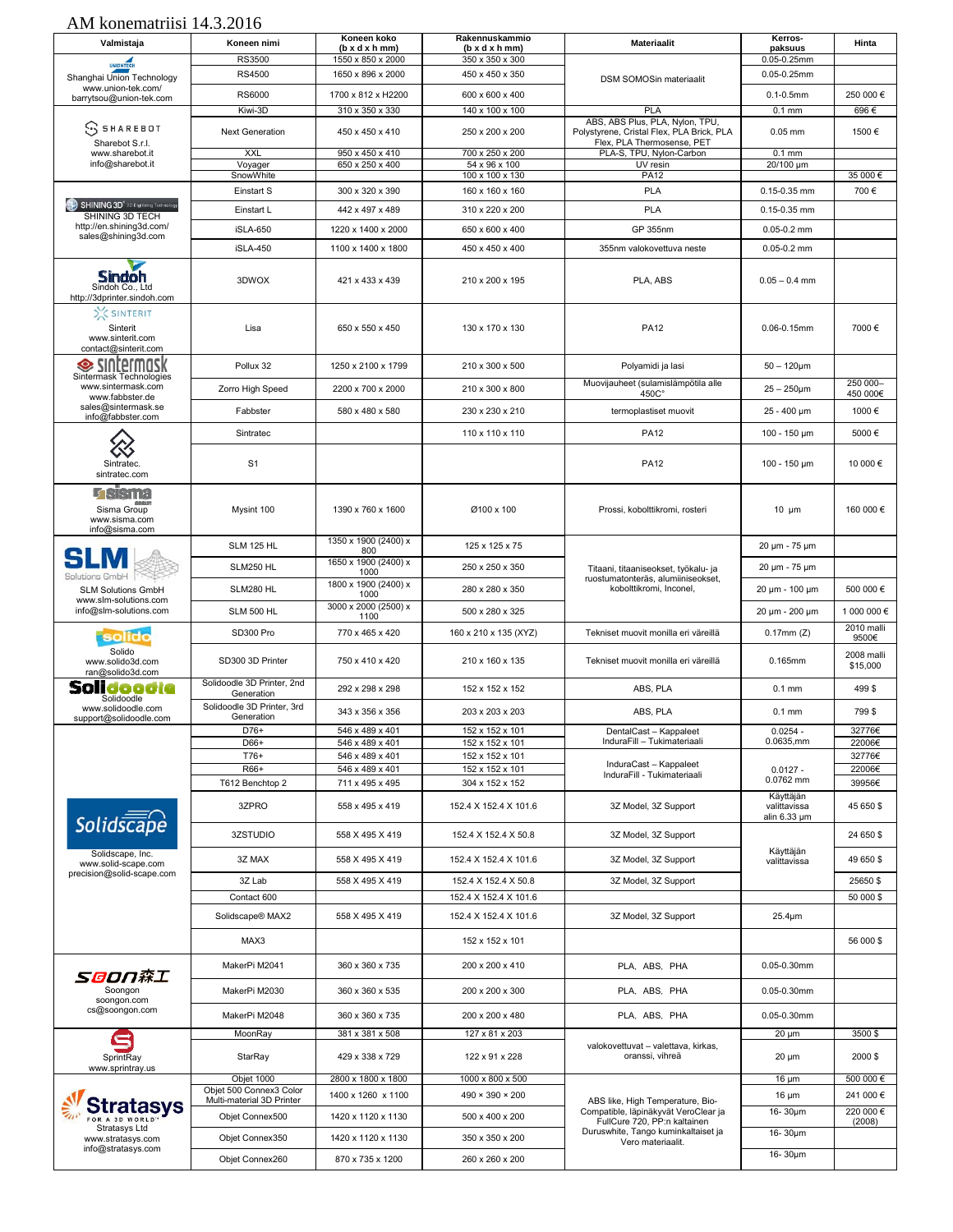| Valmistaja                                                               | Koneen nimi                              | Koneen koko<br>(b x d x h mm)                                     | Rakennuskammio<br>$(b \times d \times h \cdot m)$ | <b>Materiaalit</b>                                                                                                                                               | Kerros-<br>paksuus            | Hinta                                                            |
|--------------------------------------------------------------------------|------------------------------------------|-------------------------------------------------------------------|---------------------------------------------------|------------------------------------------------------------------------------------------------------------------------------------------------------------------|-------------------------------|------------------------------------------------------------------|
|                                                                          | Objet 260 Connex 1                       | 870 × 735 × 1200                                                  | $255 \times 252 \times 200$                       | VeroWhitePlus, VeroBlackPlus,<br>VeroGray, VeroBlue, Tango family, RGD720,<br>VeroClear, Endur ,Durus, MED610,RGD525                                             | 16 $\mu$ m                    |                                                                  |
|                                                                          | Objet 260 Connex 2                       | $870 \times 735 \times 1200$                                      | $255 \times 252 \times 200$                       | VeroWhitePlus, VeroBlackPlus,<br>VeroGray, VeroBlue, Tango family, RGD720,<br>VeroClear, Endur , Durus, MED610, RGD525,<br>ABS like                              | 16 $\mu$ m                    |                                                                  |
|                                                                          | Objet 260 Connex 3                       | 870 × 735 × 1200                                                  | $255 \times 252 \times 200$                       | VeroWhitePlus, VeroBlackPlus,<br>VeroGray, VeroBlue, Tango family, RGD720,<br>VeroClear, Endur ,Durus, MED610,RGD525,<br>ABS like                                | 16 $\mu$ m                    |                                                                  |
|                                                                          | Objet 350 Connex 1                       | $870 \times 735 \times 1200$                                      | $342 \times 342 \times 200$                       | VeroWhitePlus, VeroBlackPlus,<br>VeroGray, VeroBlue, Tango family, RGD720,<br>VeroClear, Endur ,Durus, MED610,RGD525                                             | 16 $\mu$ m                    |                                                                  |
|                                                                          | Objet 350 Connex 2                       | $870 \times 735 \times 1200$                                      | $342 \times 342 \times 200$                       | VeroWhitePlus, VeroBlackPlus,<br>VeroGray, VeroBlue, Tango family, RGD720,<br>VeroClear, Endur ,Durus, MED610,RGD525,<br>ABS like                                | 16 $\mu$ m                    |                                                                  |
|                                                                          | Objet 350 Connex 3                       | $870 \times 735 \times 1200$                                      | $342 \times 342 \times 200$                       | VeroWhitePlus, VeroBlackPlus,<br>VeroGray, VeroBlue, Tango family, RGD720,<br>VeroClear, Endur ,Durus, MED610,RGD525,<br>ABS like                                | 16 $\mu$ m                    |                                                                  |
|                                                                          | Objet 500 Connex 1                       | 1400 x 1260 x 1100                                                | 490 x 390 x 200                                   | High Temperature, Bio-Compatible, läpinäkyvät<br>VeroClear ja FullCure 720, PP:n kaltainen<br>Duruswhite, Tango kuminkaltaiset ja Vero<br>materiaalit.           | 16 $\mu$ m                    |                                                                  |
|                                                                          | Objet 500 Connex 2                       | 1400 x 1260 x 1100                                                | 490 x 390 x 200                                   | ABS like, High Temperature, Bio-Compatible,<br>läpinäkyvät VeroClear ja FullCure 720, PP:n<br>kaltainen Duruswhite, Tango kuminkaltaiset ja<br>Vero materiaalit. | 16 $\mu$ m                    |                                                                  |
|                                                                          | Objet 500 Connex 3                       | 1400 x 1260 x 1100                                                | 490 x 390 x 200                                   | ABS like, High Temperature, Bio-Compatible,<br>läpinäkyvät VeroClear ja FullCure 720, PP:n<br>kaltainen Duruswhite, Tango kuminkaltaiset ja<br>Vero materiaalit. | $16 \mu m$                    |                                                                  |
|                                                                          | Objet Eden 500V                          | 1320 x 990 x 1200                                                 | 500 x 400 x 200                                   |                                                                                                                                                                  | $16 - 30 \mu m$               | 150 000 €<br>(2008)                                              |
|                                                                          | Objet Eden 350V                          | 1320 x 990 x 1200                                                 | 350 x 350 x 200                                   | High Temperature, Bio-Compatible,                                                                                                                                | 16-30µm                       | 120 000 €<br>(2008)                                              |
|                                                                          | Objet Eden 350                           | 1320 x 990 x 1200                                                 | 350 x 350 x 200                                   | läpinäkyvät VeroClear ja FullCure 720,<br>PP:n kaltainen Duruswhite, Tango                                                                                       | $16 \mu m$                    | 100 000 €<br>(2008)                                              |
|                                                                          | Objet Eden 260V                          | 870 x 735 x 1200                                                  | 255 x 252 x 200                                   | kuminkaltaiset ja Vero materiaalit.                                                                                                                              | 16-30µm                       |                                                                  |
|                                                                          | Objet Eden 260VS                         | 870 x 735 x 1200                                                  | 255 x 252 x 200                                   |                                                                                                                                                                  | 16-30um                       |                                                                  |
| Stratasys                                                                |                                          |                                                                   |                                                   | FullCure705, VeroClear Transparent, RGD525                                                                                                                       |                               |                                                                  |
| FOR A 3D WORLD<br>Stratasys Ltd<br>www.stratasys.com                     | Objet 30 Pro                             | 825 x 620 x 590                                                   | 300 x 200 x 150                                   | High Temperature, VeroWhitePlus Opaque,<br>VeroBlue Opaque, VeroBlack Opaque, VeroGray<br>Opaque, DurusWhite                                                     | 28 µm                         |                                                                  |
| info@stratasys.com                                                       | Objet 30 Prime                           | 825 x 620 x 590                                                   | 294 x 192 x 148.6                                 | Bio-compatible (MED610)<br>High Temperature (RGD525), VeroWhitePlus<br>VeroBlue, VeroBlack, VeroGray, TangoGray,<br>TangoBlack, Durus, Endur), VeroClear, RGD720 | 28 µm                         | 37 000€                                                          |
|                                                                          | Objet 24                                 | 825 x 620 x 590                                                   | 240 x 200 x 150                                   | FullCure705,<br>VeroWhite                                                                                                                                        | 28 µm                         | 16 900€                                                          |
|                                                                          | Mojo 3D Printer                          | 630 x 450 x 530                                                   | 127 x 127 x 127                                   | P430 ABSplus Ivory                                                                                                                                               | $0.17$ mm                     | 9 900 \$                                                         |
|                                                                          | uPrint SE                                | 635 x 660 x 787<br>(1. kammio)<br>635 x 660 x 940<br>(2 kammiota) | 203 x 152 x 152                                   | <b>ABS Plus</b>                                                                                                                                                  | 0.254mm                       | 11 999€                                                          |
|                                                                          | uPrint SE Plus                           | 635 x 660 x 800<br>(1. kammio)<br>635 x 660 x 953<br>(2 kammiota) | 203 x 203 x 152                                   | ABS Plus (valkoinen, norsunluu,<br>punainen, sininen, harmaa, nektariini,<br>keltainen, vihreä                                                                   | $0.254$ mm /<br>0.330mm       | 15 500 €                                                         |
|                                                                          | <b>Dimension Elite</b>                   | 838 x 737 x 1143                                                  | 203 x 203 x 305                                   | <b>ABS Plus</b>                                                                                                                                                  | 178 - .254mm                  | 24 150 €                                                         |
|                                                                          | Dimension 1200 es STT                    | 838 x 737 x 1143                                                  | 254 x 254 x 305                                   | <b>ABS Plus</b>                                                                                                                                                  | $0.254 - 0.33$ mm             | 26 600€                                                          |
|                                                                          | Fortus 250mc                             | 838 x 737 x 1143                                                  | 254 x 254 x 252                                   | <b>ABSplus</b>                                                                                                                                                   | $0.178 - 0.33$ mm             | $60000 -$<br>70 000€                                             |
|                                                                          | Fortus 360mc                             | 1281 x 895 x 1692                                                 | 355 x 254 x 254 tai                               | ABS-M30, PC-ABS, PC                                                                                                                                              | $0.127 - 0.33$ mm             | $90000 -$<br>140 000€                                            |
|                                                                          | Fortus 380mc                             |                                                                   | 406 x 355 x 406<br>355 x 305 x 305                | ABS-M30, ABS-M30i, ABS-ESD7, ASA.                                                                                                                                | $0.127 - 0.33$ mm             |                                                                  |
|                                                                          |                                          |                                                                   | 355 x 254 x 254 tai                               | PC-ISO, PC, FDM Nylon 12<br>ABSi, ABS-M30, ABS-M30i, PC-ABS                                                                                                      |                               | 115 000-                                                         |
|                                                                          | Fortus 400mc                             | 1281 x 895 x 1692                                                 | 406 x 355 x 406                                   | PC-ISO, PC, Ultem 9085, PPSF / PPSU                                                                                                                              | $0.127 - 0.33$ mm             | 175 000€                                                         |
|                                                                          | Fortus 450mc                             |                                                                   | 406 x 355 x 406                                   | ABS-M30, ABS-M30i, ABS-ESD7, ASA,<br>PC-ISO, PC, FDM Nylon 12, ULTEM<br>9085, ULTEM 1010<br>ABS-M30, ABS-M30i, PC-ABS, PC, PC-                                   | $0.127 - 0.33$ mm             | 350 000-                                                         |
|                                                                          | Fortus 900mc                             | 2772 x 1683 x 2281                                                | 914 x 610 x 914                                   | ISO, Ultem 9085, PPSF / PPSU                                                                                                                                     | $0.178 - 0.33$ mm             | 400 000€                                                         |
|                                                                          | Objet 500 Dental Selection               | 1400 x 1260 x 1100                                                | 490 x 390 x 200                                   | Clear Bio-compatible, VeroGlaze,<br>VeroDent, VeroDentPlus, VeroWhite,                                                                                           | $16 \mu m$                    |                                                                  |
|                                                                          | Objet 260 Dental Selection               | 870 x 735 x 1200                                                  | 255 x 252 x 200                                   | VeroMagenta, TangoPlus,<br>TangoBlackPlus                                                                                                                        | $16 \mu m$                    |                                                                  |
| STRATASYS'<br>Stratasys, Inc.<br>www.stratasvs.com<br>info@stratasys.com | FDM Maxum                                | 2235 x 1118 x 1981                                                | 600 x 500 x 600                                   | ABS, Iskun kestävä ABS                                                                                                                                           | $0.127 - 0.254$ mm            | Yritys<br>yhdistnyt<br>Objetin<br>kanssa. Katso<br>Stratasys Ltd |
|                                                                          | TruLaser Cell 7020                       |                                                                   | 4000 x 1500/2000 x 750                            |                                                                                                                                                                  |                               |                                                                  |
|                                                                          | TruLaser Cell 7040<br>TruLaser Cell 3000 |                                                                   | 4000 x 1500/2000 x 750<br>420 x 420 x 220         |                                                                                                                                                                  |                               | 450 000€                                                         |
| <b>TRUMPF</b>                                                            | TruLaser Cell 3010                       |                                                                   | 1000 x 500 x 400                                  | Työkaluteräs, rosteri, alumiiniseokset,                                                                                                                          |                               |                                                                  |
|                                                                          | TruLaser Cell 3008<br>TruLaser Cell 3004 |                                                                   | 800 x 500 x 400<br>400 x 400 x 300                | titaani, titaaniseokset, nikkeliseokset,<br>kupariseokset. Laserhitsausta.                                                                                       |                               |                                                                  |
|                                                                          | TruLaser Cell 3309                       |                                                                   | 500 x 800 x 400                                   |                                                                                                                                                                  |                               |                                                                  |
| <b>TRUMPF</b><br>www.trumpf-laser.com                                    | TruLaser Cell 1100                       |                                                                   |                                                   |                                                                                                                                                                  |                               |                                                                  |
| Yhteystiedot nettisivulta.                                               | TruLaser Robot 5020<br>Trueprint 1000    | 1445 x 1680 x 730                                                 | 1400 x 800 x 1200<br>Ø100 x 100                   | Työkaluteräs, rosteri, alumiiniseokset,                                                                                                                          | 20 µm                         | 170 k€                                                           |
|                                                                          | Trueprint 3000                           |                                                                   | Ø300 x 400                                        | titaani, titaaniseokset, nikkeliseokset,                                                                                                                         |                               | 500 - 700 k€                                                     |
| TPM 盈普光电                                                                 | <b>Elite 3500</b>                        | 1280 x 1340 x 2320                                                | 350 x 350 x 600                                   | pronssi                                                                                                                                                          | 0.15 tai 0.2 mm               |                                                                  |
| Trump Precision Machinery                                                |                                          |                                                                   |                                                   | C.R.P technology S.R.L:n pulverit                                                                                                                                |                               |                                                                  |
| www.trumpsystem.com<br>info@trumpsystem.com<br>侧                         | <b>Elite 5000</b><br>Ultimaker Original  | 1410 x 1340 x 2100<br>340 x 490 x 350                             | 480 x 480 x 600<br>210 x 210 x 205                | <b>PLA</b>                                                                                                                                                       | $0.15$ mm<br>$20 - 200 \mu m$ | 1194€                                                            |
| <b>Ultimaker</b>                                                         |                                          |                                                                   |                                                   |                                                                                                                                                                  |                               |                                                                  |
| Ultimaker B.V.<br>www.ultimaker.com<br>info@ultimaker.com                | Ultimaker 2                              | 340 x 355 x 390                                                   | 210 x 210 x 220                                   | PLA, ABS                                                                                                                                                         | $20 - 200$ µm                 |                                                                  |